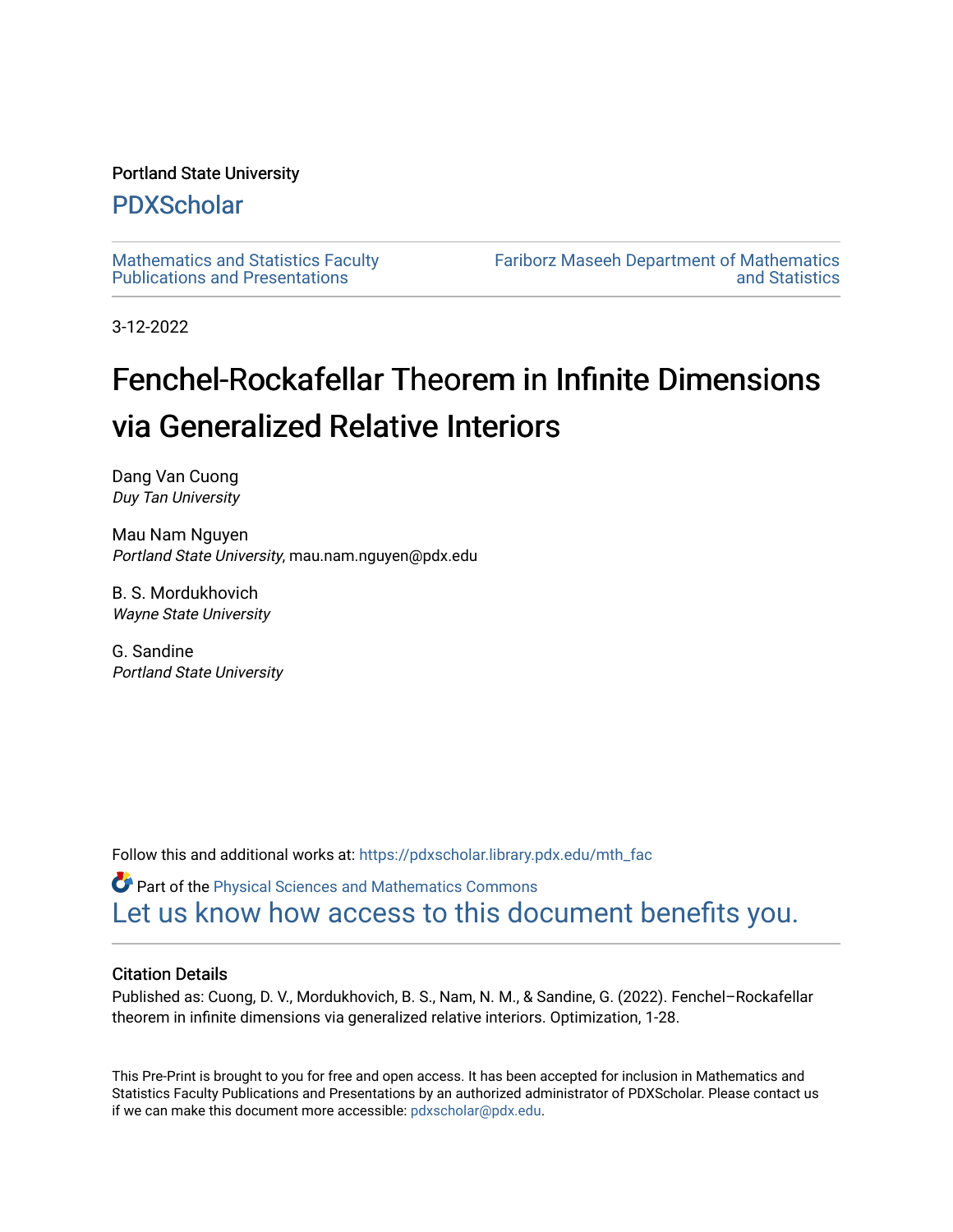#### Fenchel-Rockafellar Theorem in Infinite Dimensions via Generalized Relative Interiors

D. V. Cuong <sup>[1](#page-1-0),[2](#page-1-1)</sup>, B. S. Mordukhovich<sup>[3](#page-1-2)</sup>, N. M. Nam<sup>[4](#page-1-3)</sup>, G. Sandine<sup>[5](#page-1-4)</sup>

Abstract. In this paper we provide further studies of the Fenchel duality theory in the general framework of locally convex topological vector (LCTV) spaces. We prove the validity of the Fenchel strong duality under some qualification conditions via generalized relative interiors imposed on the epigraphs and the domains of the functions involved. Our results directly generalize the classical Fenchel-Rockafellar theorem on strong duality from finite dimensions to LCTV spaces.

Key words. Relative interior, quasi-relative interior, intrinsic relative interior, quasi-regularity, Fenchel duality.

AMS subject classifications. 49J52, 49J53, 90C31

#### 1 Introduction

Duality theory has a central role in optimization theory and its applications. From a *primal* optimization problem with the objective function defined in a primal space, a dual problem in the dual space is formulated with the hope that the new problem is easier to solve, while having a close relationship with the primal problem. Its important role in optimization makes the duality theory attractive for extensive research over the past few decades; see, e.g., [\[1,](#page-26-0) [2,](#page-26-1) [5,](#page-26-2) [6,](#page-26-3) [7,](#page-26-4) [8,](#page-26-5) [9,](#page-26-6) [10,](#page-26-7) [11,](#page-26-8) [13,](#page-26-9) [14,](#page-26-10) [18,](#page-26-11) [19,](#page-27-0) [20,](#page-27-1) [25,](#page-27-2) [26,](#page-27-3) [28\]](#page-27-4) and the references therein.

Given a proper convex function f and a proper concave function g defined on  $\mathbb{R}^n$ , the classical Fenchel-Rockafellar theorem asserts that

<span id="page-1-5"></span>
$$
\inf\{f(x) - g(x) \mid x \in \mathbb{R}^n\} = \sup\{g_*(x^*) - f^*(x^*) \mid x^* \in \mathbb{R}^n\},\tag{1.1}
$$

under the assumption that ri  $(\text{dom}(f)) \cap \text{ri}(\text{dom}(g)) \neq \emptyset$ ; see [\[27,](#page-27-5) Theorem 31.1]. In the setting of an LCTV space, the validity of  $(1.1)$  requires the continuity assumption of either f or g at some point in the intersection of their domains; see, e.g.,  $[11,$  Theorem 1.12. Nevertheless, this assumption does not reduce to the classical relative interior condition in [\[27,](#page-27-5) Theorem 31.1]. To overcome this shortcoming, generalized interior concepts were introduced and applied to further study this theorem. Among many generalized interior

<span id="page-1-0"></span><sup>1</sup>Department of Mathematics, Faculty of Natural Sciences, Duy Tan University, Da Nang, Vietnam (dvcuong@duytan.edu.vn). This research is funded by Vietnam National Foundation for Science and Technology Development (NAFOSTED) under grant number 101.02-2020.20

<span id="page-1-1"></span><sup>2</sup>American Degree Program, Duy Tan University, Da Nang, Vietnam.

<span id="page-1-2"></span><sup>3</sup>Department of Mathematics, Wayne State University, Detroit, Michigan 48202, USA (boris@math.wayne.edu). Research of this author was partly supported by the USA National Science Foundation under grants DMS-1512846 and DMS-1808978, by the USA Air Force Office of Scientific Research grant #15RT04, and by Australian Research Council under grant DP-190100555.

<span id="page-1-3"></span><sup>4</sup>Fariborz Maseeh Department of Mathematics and Statistics, Portland State University, Portland, OR 97207, USA (mnn3@pdx.edu). Research of this author was partly supported by the USA National Science Foundation under grant DMS-1716057.

<span id="page-1-4"></span><sup>5</sup>Fariborz Maseeh Department of Mathematics and Statistics, Portland State University, Portland, OR 97207, USA (gsandine@pdx.edu ).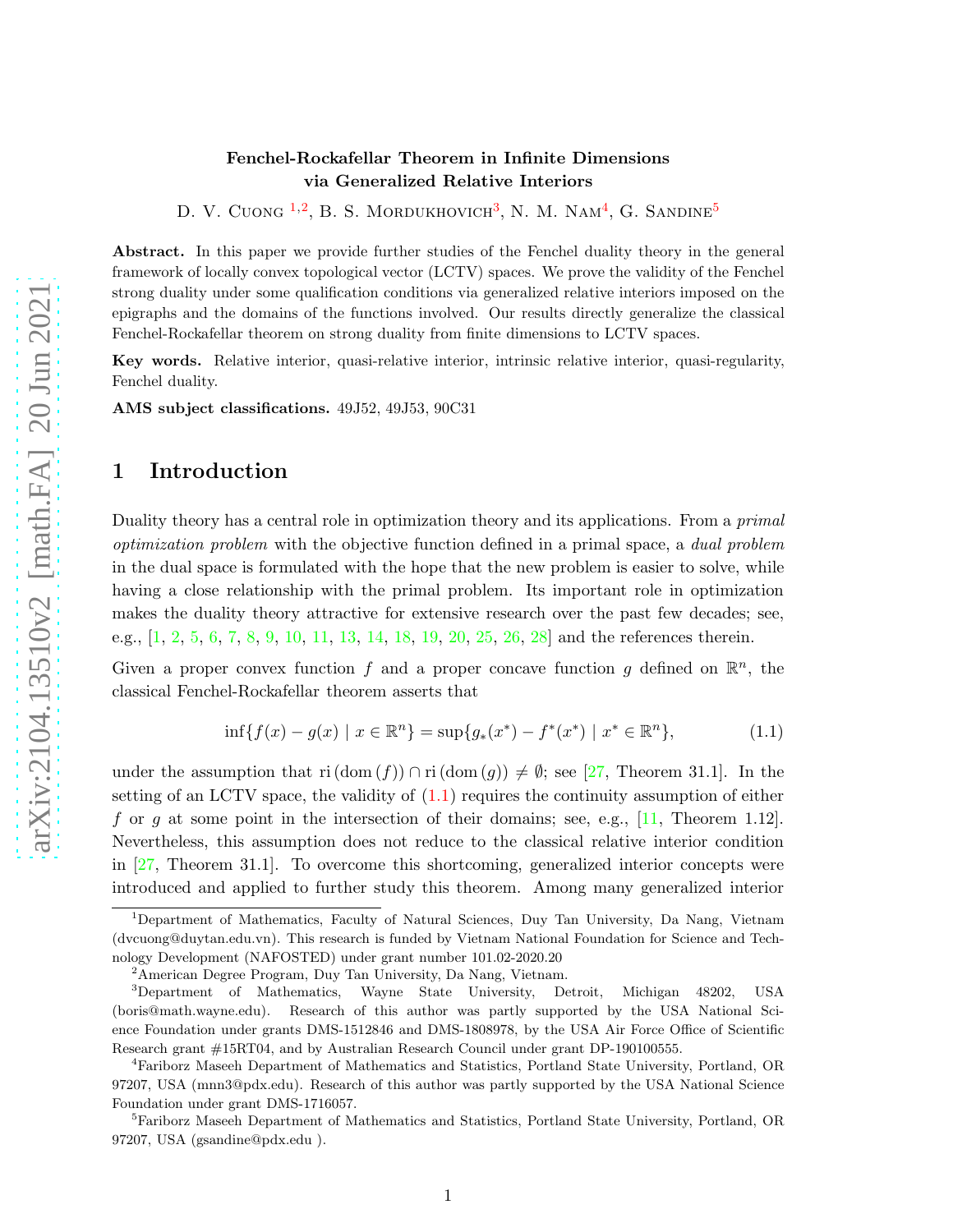concepts, we refer the readers to the notion of quasi-relative interior introduced by Borwein and Lewis in [\[5\]](#page-26-2). Under the assumption that  $A(\text{ari}(\text{dom }q)) \cap \text{ri}(\text{dom }h) \neq \emptyset$ , Borwein and Lewis proved the following strong duality theorem:

$$
\inf\{g(x) + h(Ax) \mid x \in X\} = \sup\{-g^*(A^*y^*) - h^*(-y^*) \mid y^* \in Y^*\},\
$$

where  $g: X \to (-\infty, \infty]$  defined on an LCTV space X and  $h: \mathbb{R}^n \to (-\infty, \infty]$  are proper convex functions, and  $A: X \to \mathbb{R}^n$  is a continuous linear mapping with its adjoint  $A^*$ ; see [\[5,](#page-26-2) Corollary 4.3]. Note that this new result reduces to the classical Fenchel-Rockafellar theorem in the finite dimensional case with the use of the identity mapping A, but it does not provide a full generalization to infinite dimensions. Further significant success in this research direction was achieved by Bot, Zälinnescu, and others; see  $[7, 9, 10, 26, 28, 29]$  $[7, 9, 10, 26, 28, 29]$  $[7, 9, 10, 26, 28, 29]$  $[7, 9, 10, 26, 28, 29]$  $[7, 9, 10, 26, 28, 29]$  $[7, 9, 10, 26, 28, 29]$  $[7, 9, 10, 26, 28, 29]$  $[7, 9, 10, 26, 28, 29]$  $[7, 9, 10, 26, 28, 29]$  $[7, 9, 10, 26, 28, 29]$  and the references therein.

The main goal of this paper is to provide a full generalization of the Fenchel-Rockafellar theorem to the LCTV setting using a number of known generalized relative interior concepts along with the regularity condition introduced in our recent paper  $[12]$ . As a consequence, we obtain [\(1.1\)](#page-1-5) for functions defined on LCTV spaces under the assumption that the sets  $dom(f) - dom(g)$ , epi $(f)$ , and epi  $(f) - hypo(g)$  have nonempty relative interiors and

$$
\mathrm{ri}\left(\mathrm{dom}\left(f\right)\right)\cap\mathrm{ri}\left(\mathrm{dom}\left(g\right)\right)\neq\emptyset.
$$

This is a fully infinite-dimensional generalization of the Fenchel-Rockafellar theorem.

Our paper is organized as follows. In Section 2 we introduce basic definitions and clarify several important known results involving generalized relative interiors used throughout the paper. Section 3 is devoted to the study of generalized relative interiors for convex graphs of set-valued mappings between LCTV spaces. In this section, we will extend the results of  $[29, Corollary 9(iii)]$  and  $[12, Theorem 5.6]$  to set-valued mappings and provide a similar result for mappings between LCTV spaces when the codomain is partially ordered. Section 4 is devoted to the study of the Fenchel-Rockafellar theorem in LCTV spaces. Throughout the paper, we use standard notions and results from convex analysis which can be found in [\[30\]](#page-27-7). All spaces under consideration are Hausdorff real topological vector spaces unless otherwise stated.

#### 2 On Generalized Relative Interiors

In this section we introduce some standard notation and definitions from convex analysis in topological vector spaces used throughout the paper. The reader can find more details in the book by Z $\ddot{\text{a}}$ linnescu  $\ddot{\text{a}}$ . We also provide a survey with detailed clarifications of some known facts involving the generalized relative interiors of convex sets. Throughout this paper, consider a real Hausdorff topological vector space X with its topological dual  $X^*$  and the canonical pairing  $\langle x^*, x \rangle := x^*(x)$  with  $x \in X$  and  $x^* \in X^*$ .

Given a convex subset  $\Omega$  of a topological vector space X, the *relative interior* of  $\Omega$  is defined by

<span id="page-2-0"></span>
$$
\operatorname{ri}(\Omega) := \{ x \in \Omega \mid \exists \text{ neighborhood } V \text{ of } x \text{ with } V \cap \overline{\operatorname{aff}}(\Omega) \subset \Omega \}. \tag{2.1}
$$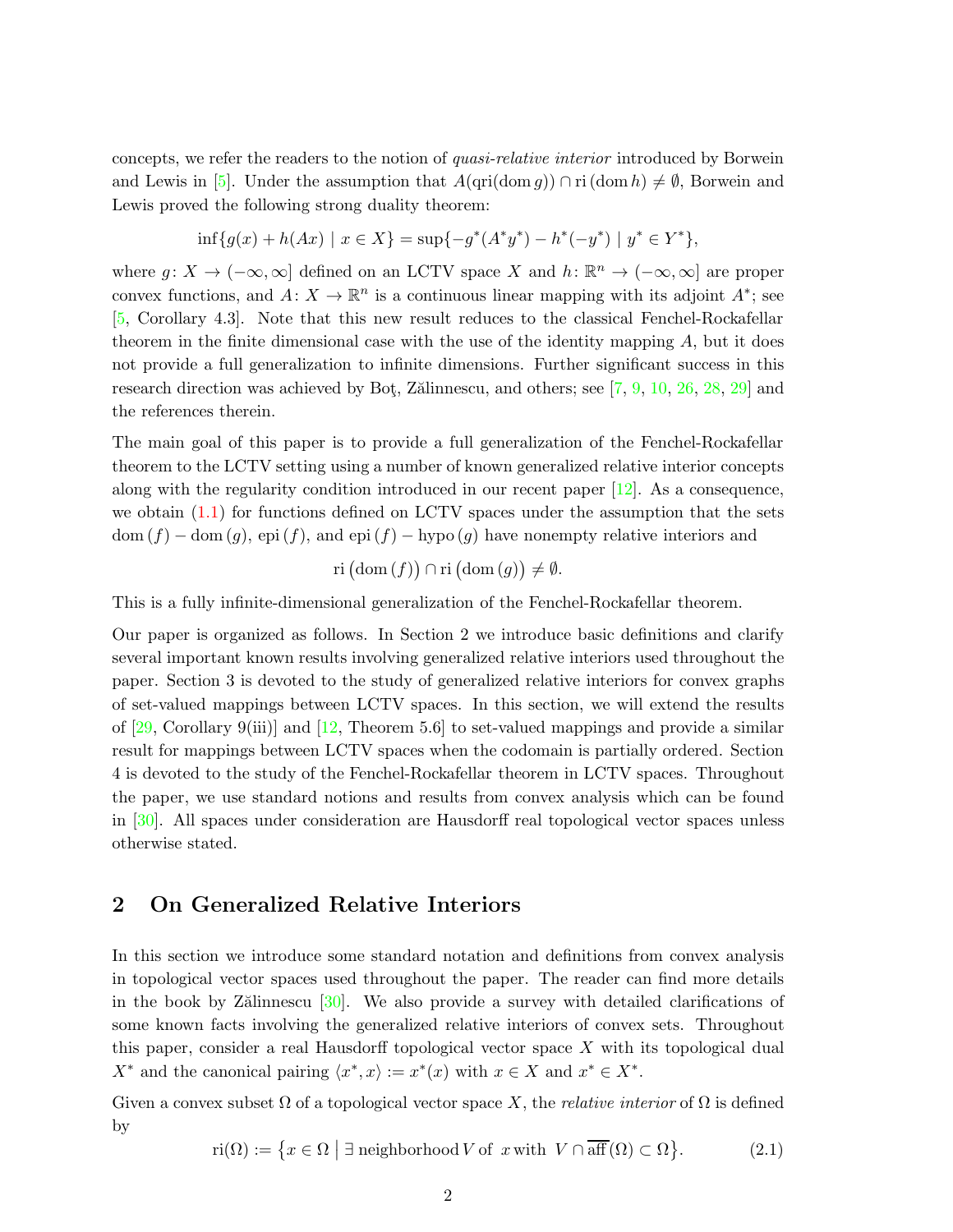If X is finite-dimensional, this notion reduces to the one formulated in  $[23,$  Definition 1.68], since the closure operation is not needed in  $(2.1)$  due to the automatic closedness of affine sets in finite dimensions.

We begin with deriving some useful characterizations of relative interiors of convex sets in  $\mathbb{R}^n$  that are important for the subsequent extensions of this notion to convex sets in infinite dimensions. For the reader's convenience, we present here the definition of the *normal cone* to a convex subset  $\Omega$  of a topological vector space:

<span id="page-3-3"></span>
$$
N(\bar{x}; \Omega) := \left\{ x^* \in X^* \mid \langle x^*, x - \bar{x} \rangle \le 0 \text{ for all } x \in \Omega \right\} \text{ if } \bar{x} \in \Omega. \tag{2.2}
$$

<span id="page-3-0"></span>**Theorem 2.1** Let  $\Omega$  be a nonempty convex set in  $\mathbb{R}^n$ , and let  $\bar{x} \in \mathbb{R}^n$ . The following properties are equivalent:

- (a)  $\bar{x} \in \text{ri}(\Omega)$ .
- (b)  $\bar{x} \in \Omega$  and for every  $x \in \Omega$  with  $x \neq \bar{x}$  there exists a vector  $u \in \Omega$  such that  $\bar{x} \in (x, u)$ .
- (c)  $\bar{x} \in \Omega$  and  $cone(\Omega \bar{x})$  is a linear subspace of  $\mathbb{R}^n$ .
- (d)  $\bar{x} \in \Omega$  and  $\overline{\text{cone}}(\Omega \bar{x})$  is a linear subspace of  $\mathbb{R}^n$ .
- (e)  $\bar{x} \in \Omega$  and the normal cone  $N(\bar{x}; \Omega)$  is a subspace of  $\mathbb{R}^n$ .

<span id="page-3-1"></span>The obtained finite-dimensional characterizations of relative interior motivate the major extensions of this notion to infinite dimensions, which are considered in what follows.

**Definition 2.2** Let  $\Omega$  be a convex subset of a topological vector space X. Then we have:

(a) The INTRINSIC RELATIVE INTERIOR of  $\Omega$  is the set

$$
iri(\Omega) := \{ x \in \Omega \mid \text{cone}(\Omega - x) \text{ is a subspace of } X \}.
$$

(b) The QUASI-RELATIVE INTERIOR of  $\Omega$  is the set

$$
qri(\Omega) := \{ x \in \Omega \mid \overline{\text{cone}}(\Omega - x) \text{ is a subspace of } X \}.
$$

(c) We say that a convex set  $\Omega \subset X$  is QUASI-REGULAR if  $\text{qri}(\Omega) = \text{iri}(\Omega)$ .

Due to Theorem [2.1,](#page-3-0) both notions in Definition [2.2\(](#page-3-1)a,b) reduce to the relative interior of  $\Omega$ in finite-dimensional spaces. The one in (a) is also known under the name "intrinsic core" of  $\Omega$ , which may be confusing. Definition [2.2\(](#page-3-1)c) designates the property qri $(\Omega) = \text{iri}(\Omega)$  by labeling the sets satisfying this condition as *quasi-regular* ones. The latter property plays an important role in the subsequent results of this section. Some sufficient conditions for the quasi-regularity property of convex sets are presented below.

<span id="page-3-2"></span>To proceed further, we first present a simple equivalent description of intrinsic relative interior points of nonempty convex sets (see: [\[4,](#page-26-13) Lemma 2.3]). Recall that a point  $\bar{x} \in \Omega$  is *relatively absorbing* for  $\Omega$  if for every  $x \in \Omega \setminus {\overline{x}}$  there exists  $u \in \Omega$  such that  $\overline{x} \in (x, u)$ .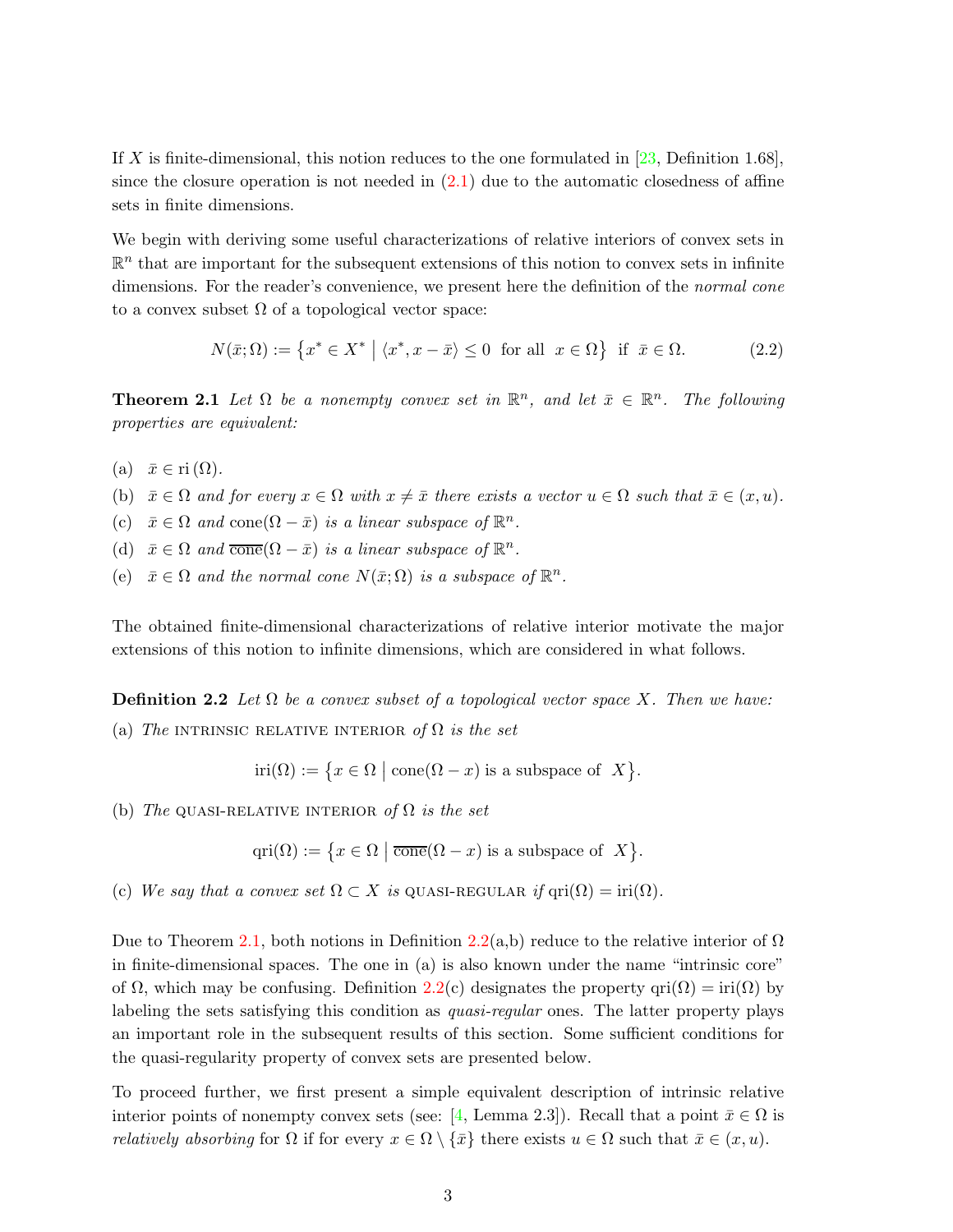**Proposition 2.3** Let  $\Omega$  be a nonempty convex subset of a topological vector space X, and let  $\bar{x} \in \Omega$ . Then we have  $\bar{x} \in \text{iri}(\Omega)$  if and only if  $\bar{x}$  is a relatively absorbing point of the set Ω.

**Proof.** To verity the "if" part, observe that relatively absorbing points of  $\Omega$  can be equivalently described as follows: for any  $x \in \Omega \backslash {\overline{x}}$  there exists  $\alpha > 1$  such that  $(1-\alpha)x + \alpha \bar{x} \in \Omega$ . Pick now any  $v \in \text{cone}(\Omega - \bar{x})$   $(v \neq 0)$  and find  $\lambda > 0$  with  $\lambda v + \bar{x} \in \Omega$ . The relative absorbability of  $\bar{x}$  gives us  $\alpha > 1$  such that

$$
(1 - \alpha)(\lambda v + \bar{x}) + \alpha \bar{x} = \lambda(\alpha - 1)(-v) + \bar{x} \in \Omega.
$$

This yields  $-v \in \text{cone}(\Omega - \bar{x})$ , and hence  $\text{cone}(\Omega - \bar{x})$  is a subspace of X.

To justify the converse implication, pick any  $\bar{x} \in \text{iri}(\Omega)$  and  $x \in \Omega$  (with  $x \neq \bar{x}$ ). Since cone( $\Omega - \bar{x}$ ) is a subspace of X,

$$
x - \bar{x} \in \text{cone}(\Omega - \bar{x})
$$
 and  $\bar{x} - x \in \text{cone}(\Omega - \bar{x}).$ 

Choose  $t > 0$  such that  $\bar{x} - x = t(w - \bar{x})$  with  $w \in \Omega$ . Thus we get some number  $\alpha > 1$  $(\alpha = 1 + 1/t)$  for which

$$
(\alpha - 1)(\bar{x} - x) + \bar{x} = (1 - \alpha)x + \alpha \bar{x} \in \Omega.
$$

The latter means that  $\bar{x}$  is a relatively absorbing point of  $\Omega$ .

Note that Proposition [2.3](#page-3-2) shows that the equivalence (b)  $\Longleftrightarrow$  (c) of Theorem [2.1](#page-3-0) holds for nonempty convex sets in X. Furthermore, the other equivalence (d)  $\Longleftrightarrow$  (e) of Theorem [2.1](#page-3-0) suggests a similar relationship in the general LCTV setting established in what follows.

**Definition 2.4** Let  $X$  be a topological vector space.

(a) Let  $\Omega$  be a subset of X. Define the POLAR of  $\Omega$  by

$$
\Omega^{\circ} := \{ x^* \in X^* \mid \langle x^*, w \rangle \le 1 \text{ for all } w \in \Omega \}.
$$

(b) Let  $\Theta$  be a subset of  $X^*$ . Define the POLAR of  $\Theta$  by

$$
\Theta^{\circ} := \{ x \in X \mid \langle z^*, x \rangle \le 1 \text{ for all } z^* \in \Theta \}.
$$

It follows from the definition that if  $\Omega$  is a cone in X, then

$$
\Omega^{\circ} := \{ x^* \in X^* \mid \langle x^*, w \rangle \le 0 \text{ for all } w \in \Omega \}.
$$

Similarly, if  $\Theta$  is a cone in  $X^*$ , then

$$
\Theta^\circ:=\{x\in X\mid \langle z^*,x\rangle\leq 0\;\text{for all}\; z^*\in\Theta\}.
$$

<span id="page-4-0"></span>**Lemma 2.5** Let  $C$  be a nonempty convex cone in a LCTV space  $X$ . Then

$$
(C^{\circ})^{\circ} = \overline{C}.
$$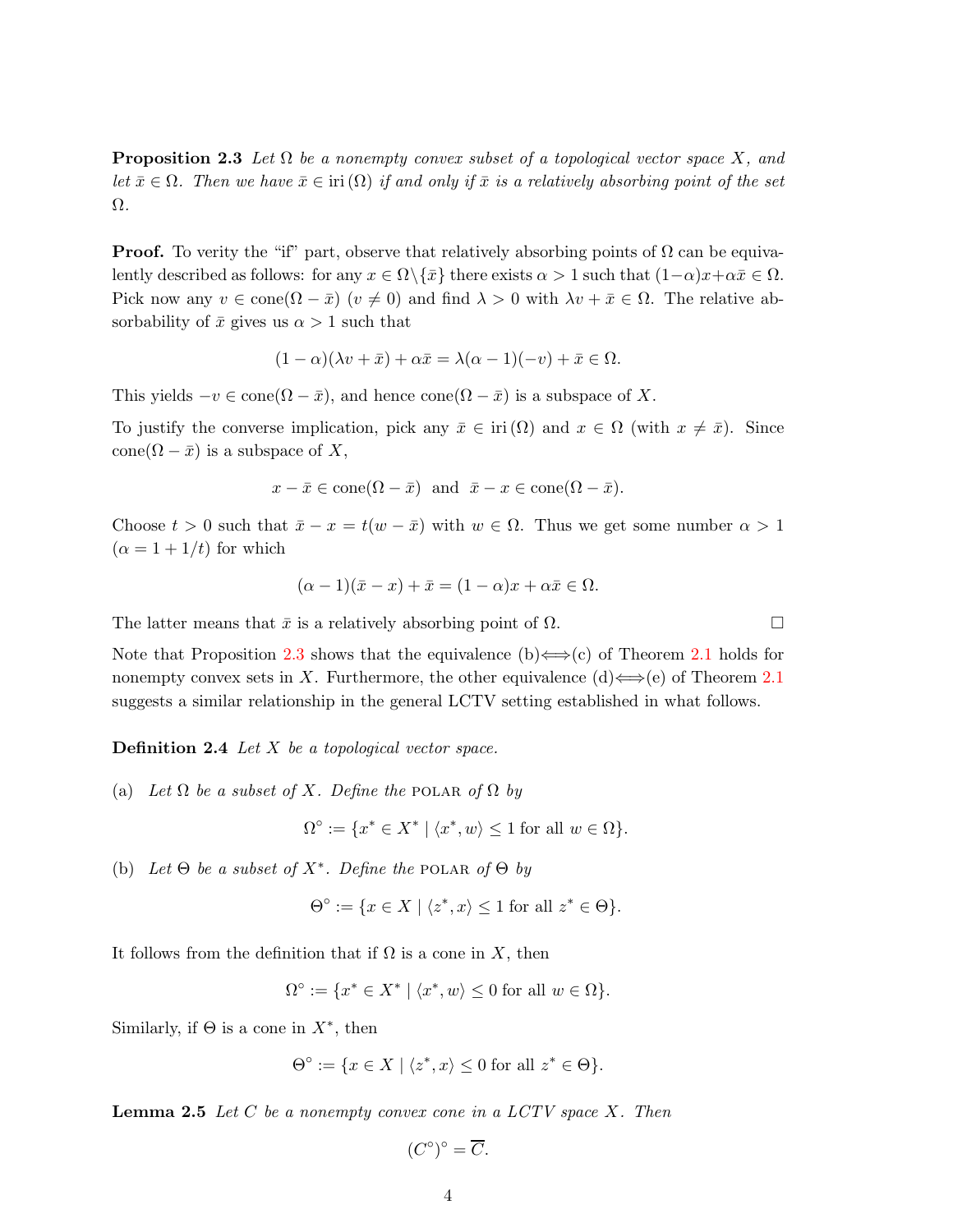**Proof.** Observe that  $C^{\circ}$  is a nonempty convex cone in  $X^*$ . It follows directly from the definition that  $(C^{\circ})^{\circ}$  is a closed subset of X and  $C \subset (C^{\circ})^{\circ}$ , thus  $\overline{C} \subset (C^{\circ})^{\circ}$ . Now, fix any  $x \in (C^{\circ})^{\circ}$  and suppose on the contrary that  $x \notin \overline{C}$ . By the convex strict separation theorem, there exists  $x^* \in X^*$  such that

$$
\langle x^*, u \rangle \le 0 \text{ for all } u \in C \text{ and } \langle x^*, x \rangle > 0.
$$

<span id="page-5-0"></span>Thus  $x^* \in C^{\circ}$  and  $\langle x^*, x \rangle > 0$  which contradicts the fact that  $x \in (C^{\circ})^{\circ}$  and completes the  $\Box$ 

**Lemma 2.6** Let  $\Omega$  be a nonempty convex set in a topological vector space X, and let  $\bar{x} \in \Omega$ . Then

$$
N(\bar{x};\Omega) = \Theta^{\circ} = \overline{\Theta}^{\circ},
$$

where  $\Theta := \text{cone}(\Omega - \bar{x}).$ 

**Proof.** Fix any  $x^* \in N(\bar{x}; \Omega)$ . By the definition,

<span id="page-5-2"></span>
$$
\langle x^*, x - \bar{x} \rangle \le 0 \text{ for all } x \in \Omega.
$$

It follows directly that  $\langle x^*, w \rangle \leq 0$  for all  $w \in \Theta$ , and so  $x^* \in \Theta^{\circ}$ . Now, take any  $x^* \in \Theta^{\circ}$ and get  $\langle x^*, w \rangle \leq 0$  for all  $w \in \Theta$ . Then for any  $x \in \Omega$  we have  $x - \bar{x} \in \Theta$ , so  $\langle x^*, x - \bar{x} \rangle \leq 0$ . This implies  $x^* \in N(\bar{x}; \Omega)$ , thus  $N(\bar{x}; \Omega) = \Theta^{\circ}$ . It is also straightforward to show that  $\Theta^{\circ} = \overline{\Theta}^{\circ}$ .

The following result known by [\[5,](#page-26-2) Proposition 2.8] presents a simple equivalent description of quasi-relative interior points of nonempty convex sets.

**Proposition 2.7** Let  $\Omega$  be a nonempty convex subset of an LCTV space X, and let  $\bar{x} \in \Omega$ . Then we have

<span id="page-5-1"></span>
$$
\[\bar{x} \in \text{qri}(\Omega)\] \Longleftrightarrow \[\bar{N}(\bar{x}; \Omega) \text{ is a subspace of } X^*\]\tag{2.3}
$$

**Proof.** First, suppose that  $\bar{x} \in \text{qri}(\Omega)$ . By the definition, the set  $\overline{\Theta}$ , where  $\Theta := \text{cone}(\Omega - \bar{x})$ , is a subspace of X. An easy exercise shows that  $\overline{\Theta}^{\circ}$  is also a subspace of  $X^*$ . By Lemma [2.6,](#page-5-0) the set  $N(\bar{x}; \Omega) = \Theta^{\circ}$  is a subspace of  $X^*$ . Conversely, suppose  $N(\bar{x}; \Omega)$  is a subspace of  $X^*$ . Using Lemma [2.5](#page-4-0) and Lemma [2.6,](#page-5-0) we have

$$
N(\bar{x};\Omega)^\circ = (\overline{\Theta}^\circ)^\circ = \overline{\Theta}.
$$

Since  $N(\bar{x}; \Omega)$  is a subspace of  $X^*$ , the set  $N(\bar{x}; \Omega)^\circ$  is also a subspace of X. Thus,  $\overline{\Theta}$  is a subspace of X, and hence  $\bar{x} \in \text{ari}(\Omega)$ .

<span id="page-5-3"></span>We continue with a well-known version of *proper separation* of a singleton from a convex set that gives us yet another characterization of quasi-relative interior; see: [\[15,](#page-26-14) Theorem 2.3].

**Proposition 2.8** Let  $\Omega$  be a convex set in an LCTV space X, and let  $\bar{x} \in \Omega$ . Then the sets  $\Omega$  and  $\{\bar{x}\}\$ are properly separated if and only if  $\bar{x} \notin \text{ari}(\Omega)$ .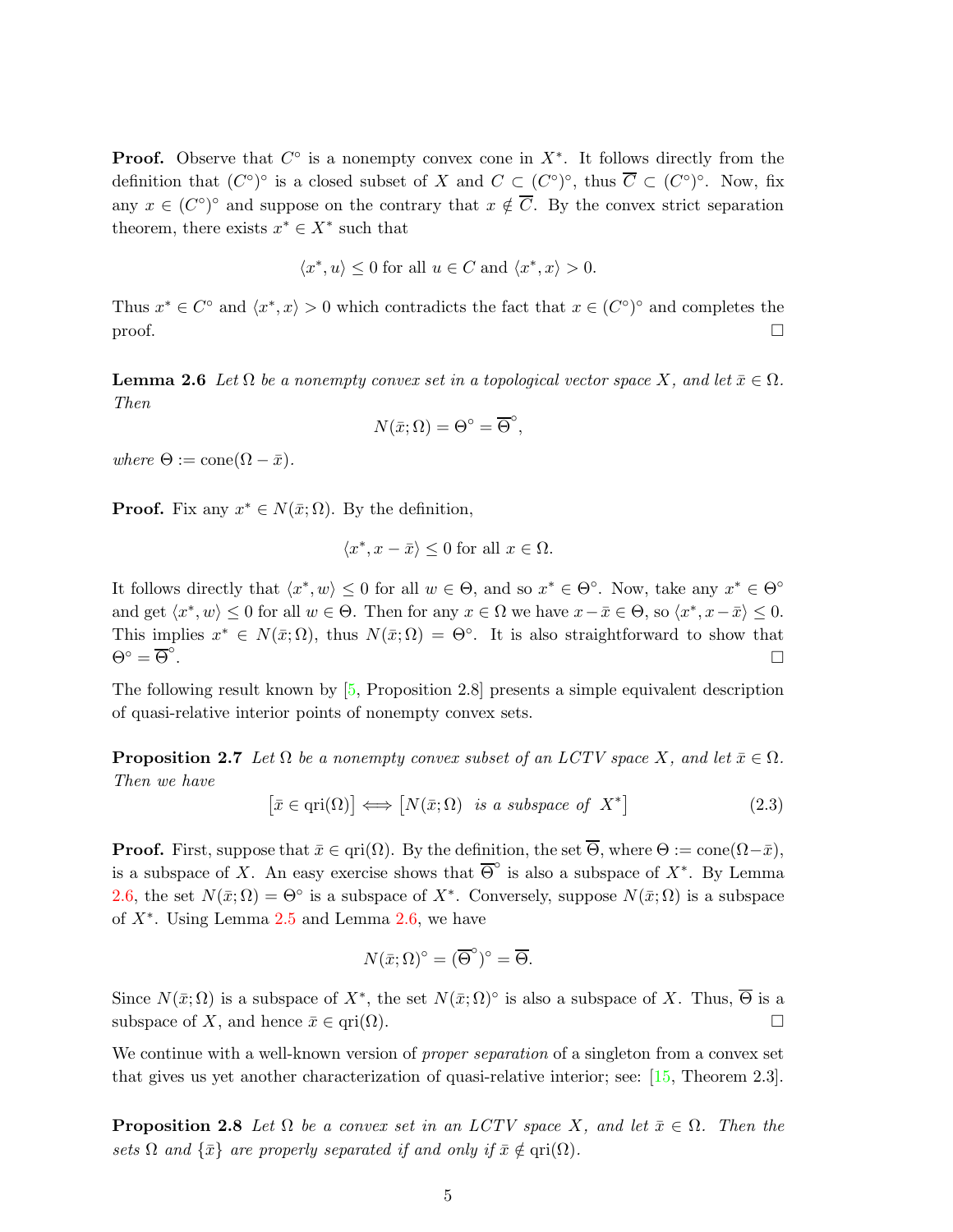**Proof.** Using the normal cone characterization  $(2.3)$  of quasi-relative interior points, we get that  $\bar{x} \notin \text{qri}(\Omega)$  if and only if there exists  $x^* \in N(\bar{x}; \Omega)$  with  $-x^* \notin N(\bar{x}; \Omega)$ . It follows from the normal cone construction [\(2.2\)](#page-3-3) for convex sets that  $\langle x^*, x \rangle \le \langle x^*, \bar{x} \rangle$  for all  $x \in \Omega$ . Then the inclusion  $-x^* \notin N(\bar{x}; \Omega)$  gives us an  $x_0 \in \Omega$  such that  $\langle -x^*, x_0 \rangle > \langle -x^*, \bar{x} \rangle$ , which is equivalent to  $\langle x^*, x_0 \rangle < \langle x^*, \bar{x} \rangle$  and hence justifies the statement of the proposition.  $\Box$ 

Next we establish relationships between the notions of relative, intrinsic relative, and quasirelative interiors of convex sets in LCTV spaces and give conditions that ensure quasiregularity of a set. These results can be found in [\[4,](#page-26-13) [5,](#page-26-2) [28\]](#page-27-4).

**Theorem 2.9** Let  $\Omega$  be a convex subset of a topological vector space X. Then we have the inclusions

<span id="page-6-5"></span><span id="page-6-0"></span>
$$
\operatorname{ri}(\Omega) \subset \operatorname{iri}(\Omega) \subset \operatorname{qri}(\Omega). \tag{2.4}
$$

If furthermore X is locally convex and  $\text{ri}(\Omega) \neq \emptyset$ , then the inclusions in [\(2.4\)](#page-6-0) become the equalities

<span id="page-6-2"></span>
$$
ri(\Omega) = iri(\Omega) = qri(\Omega).
$$
\n(2.5)

**Proof.** We first show that  $\text{ri }(\Omega) \subset \text{iri }(\Omega)$ . Take  $\bar{x} \in \text{ri }(\Omega)$  and fix  $x \in \Omega$  with  $x \neq \bar{x}$ . It follows from [\(2.1\)](#page-2-0) that  $\bar{x} \in \Omega$  and there exists a neighborhood V of  $\bar{x}$  such that

<span id="page-6-1"></span>
$$
V \cap \overline{\text{aff}}(\Omega) \subset \Omega. \tag{2.6}
$$

Choose  $0 < t < 1$  so small that  $u := \bar{x} + t(\bar{x} - x) \in V$ . Then  $u \in \text{aff}(\Omega) \subset \overline{\text{aff}}(\Omega)$ , and we get from  $(2.6)$  that  $u \in \Omega$ . It follows that

$$
\bar{x} = \frac{t}{1+t}x + \frac{1}{1+t}u \in (x, u),
$$

which therefore verifies by Proposition [2.3](#page-3-2) that  $\bar{x} \in \text{iri}(\Omega)$ . This tells us that ri $(\Omega) \subset$ iri  $(\Omega)$ . The other inclusion iri  $(\Omega) \subset \text{qri}(\Omega)$  in [\(2.4\)](#page-6-0) is trivial, since the subspace property of cone $(\Omega - \bar{x})$  clearly implies that the closure  $\overline{\text{cone}}(\Omega - \bar{x})$  is also a linear subspace of X.

To prove the equalities in [\(2.5\)](#page-6-2), it is sufficient to show that if  $\text{ri }(\Omega) \neq \emptyset$  and  $\bar{x} \in \text{qri}(\Omega)$ , then  $\bar{x} \in \text{ri } (\Omega)$ . Arguing by contradiction, assume that  $\bar{x} \notin \text{ri } (\Omega)$  and begin with the case where  $\bar{x} = 0$ . If  $0 \notin \overline{\Omega}$ , then by the strict separation there exists  $x^* \in X^*$  such that

<span id="page-6-4"></span>
$$
\langle x^*, x \rangle < 0 \quad \text{for all} \quad x \in \Omega. \tag{2.7}
$$

In the complement setting where  $0 \in \overline{\Omega} \setminus \text{ri}(\Omega)$ , denote  $X_0 := \overline{\text{aff}}(\Omega)$  and get  $0 \in X_0$  telling us that  $X_0$  is a closed subspace of X. It is easy to see that  $0 \notin \text{ri}(\Omega) = \text{int } X_0(\Omega)$ , where int  $X_0(\Omega)$  is the interior of  $\Omega$  with respect to the space  $X_0$ . Applying the separation result to the sets  $\Omega$  and  $\{0\}$  in the topological space  $X_0$ , we find  $x_0^* \in X_0^*$  ensuring that

<span id="page-6-3"></span>
$$
\langle x_0^*, x \rangle \le 0 \text{ for all } x \in \Omega, \text{ and } \langle x_0^*, \bar{w} \rangle < 0 \text{ for some } \bar{w} \in \Omega.
$$
 (2.8)

Then the Hahn-Banach extension theorem from  $\boxed{3}$ , Theorem 2.10 shows that there exists an extension  $x^* \in X^*$  of  $x_0^*$  such that

$$
\langle x^*,x\rangle\leq 0\ \ \text{for all}\ \ x\in\Omega.
$$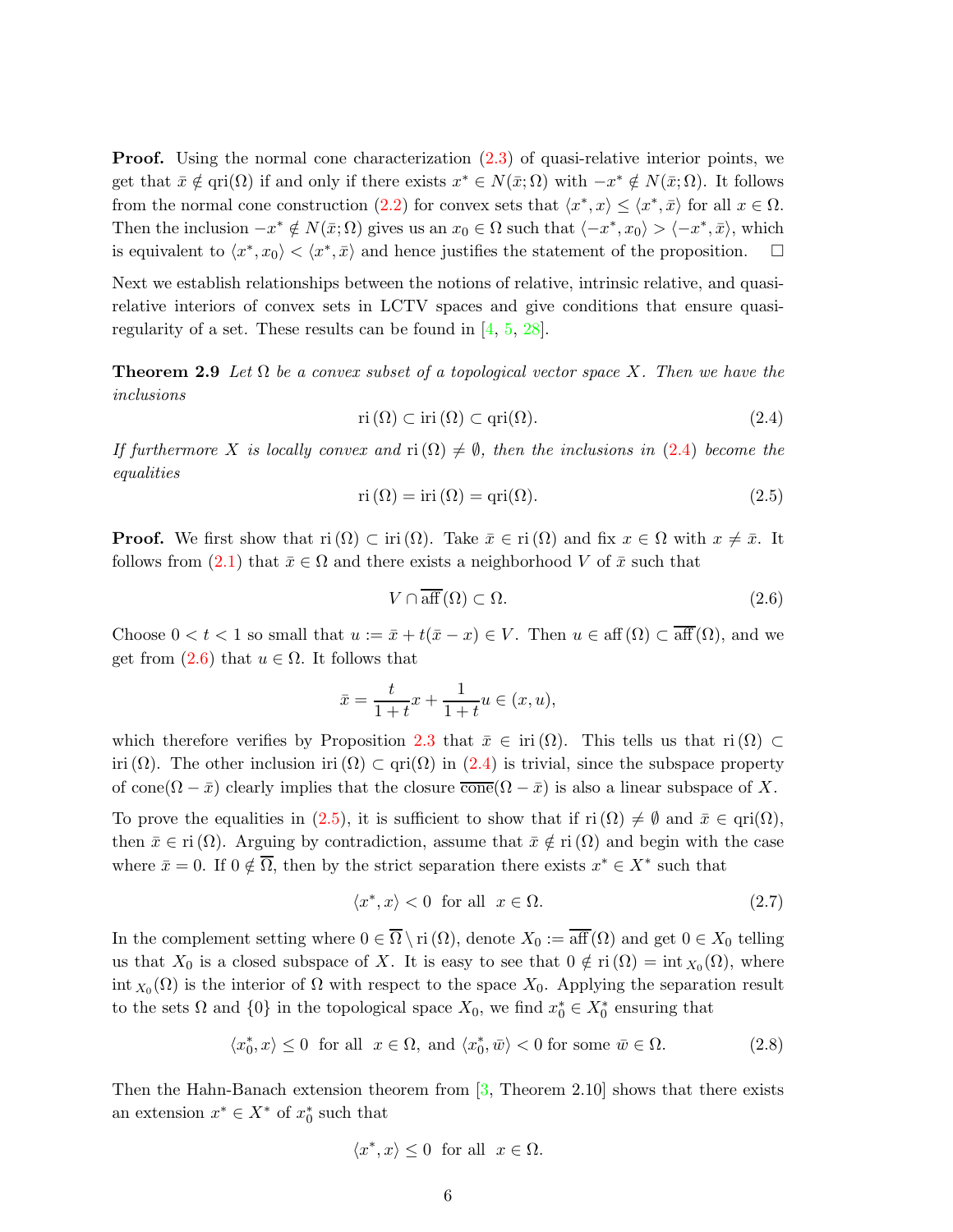In either case there exists  $x^* \in X^*$  such that  $\langle x^*, x \rangle \leq 0$  for all  $x \in \Omega$  and hence for all  $x \in \overline{\text{cone}}(\Omega)$ . Since  $0 \in \text{qri}(\Omega)$ , we have that  $\overline{\text{cone}}(\Omega)$  is a linear subspace, and therefore

$$
\langle x^*, x \rangle = 0 \text{ for all } x \in \overline{\text{cone}}(\Omega).
$$

This contradicts the conditions in [\(2.8\)](#page-6-3) and also in [\(2.7\)](#page-6-4), and thus verifies that  $0 \in \text{ri }(\Omega)$ . Turning finally to the general case for  $\bar{x}$ , we reduce it to the case where  $\bar{x} = 0$  due to the obvious relationships

$$
\bar{x} \in \text{ri}(\Omega) \Longleftrightarrow 0 \in \text{ri}(\Omega - \bar{x}) = \text{ri}(\Omega) - \{\bar{x}\} \text{ and}
$$

$$
\bar{x} \in \text{qri}(\Omega) \Longleftrightarrow 0 \in \text{qri}(\Omega - \bar{x}) = \text{qri}(\Omega) - \{\bar{x}\},
$$

which completes the proof of the theorem.  $\Box$ 

<span id="page-7-4"></span>As we see below, in the case where ri  $(\Omega) = \emptyset$  the inclusions in [\(2.4\)](#page-6-0) may be strict in the simplest infinite-dimensional Hilbert space of sequences  $\ell^2$  with both sets iri  $(\Omega)$  and  $\text{qri}(\Omega)$ being nonempty; see  $[4, 5]$  $[4, 5]$ .

**Example 2.10** Let  $X := \ell^2$ , and let  $\Omega \subset X$  be given by

$$
\Omega := \left\{ x = (x_k) \in X \Big| \; \|x\|_1 := \sum_{k=1}^{\infty} |x_k| \le 1 \right\}.
$$

We can check that

<span id="page-7-0"></span>
$$
iri(\Omega) = \{x \in X \mid ||x||_1 < 1\},\tag{2.9}
$$

and

<span id="page-7-2"></span>
$$
\operatorname{qri}(\Omega) = \Omega \setminus \{x = (x_k) \in X \mid \|x\|_1 = 1, \exists k_0 \in \mathbb{N} \text{ such that } x_k = 0 \text{ for all } k \ge k_0 \}. \tag{2.10}
$$

To justify [\(2.9\)](#page-7-0), we first take any  $x \in \text{iri}(\Omega)$  and show that  $||x||_1 < 1$ . Fix  $u = 0 \in \Omega$  and find  $y \in \Omega$  such that  $x = ty + (1-t)u = ty$  for some  $t \in (0,1)$ . Since  $||y||_1 \leq 1$  and  $0 < t < 1$ we have  $||x||_1 = ||ty||_1 = t||y||_1 < 1$ . To justify the converse, we fix any  $x \in X$  with  $||x||_1 < 1$ and show that

<span id="page-7-1"></span>
$$
cone(\Omega - x) = \ell^1,\tag{2.11}
$$

which is a subspace of  $\ell^2$ . Take any  $z \in \ell^1$  and choose  $t > 0$  sufficiently small such that  $||x||_1 + t||z||_1 \leq 1$ . It follows that  $||x + tz||_1 \leq 1$ , and so  $x + tz \in \Omega$ . This implies  $z \in \text{cone}(\Omega - x)$  and hence the inclusion " $\supset$ " in [\(2.11\)](#page-7-1). Since the other inclusion in (2.11) is obvious, we see that  $x \in \text{iri}(\Omega)$ .

To prove  $(2.10)$ , observe that for any  $x \in \Omega$  we have

<span id="page-7-3"></span>
$$
N(x; \Omega) = \{ z \in X \mid \langle x, z \rangle = ||z||_{\infty} \}. \tag{2.12}
$$

Indeed,  $z \in N(x; \Omega)$  if and only if  $\langle z, u - x \rangle \leq 0$  for all  $u \in \Omega$ , which is equivalent to

$$
\sup\{\langle z,u\rangle \mid u\in\Omega\}=\langle z,x\rangle.
$$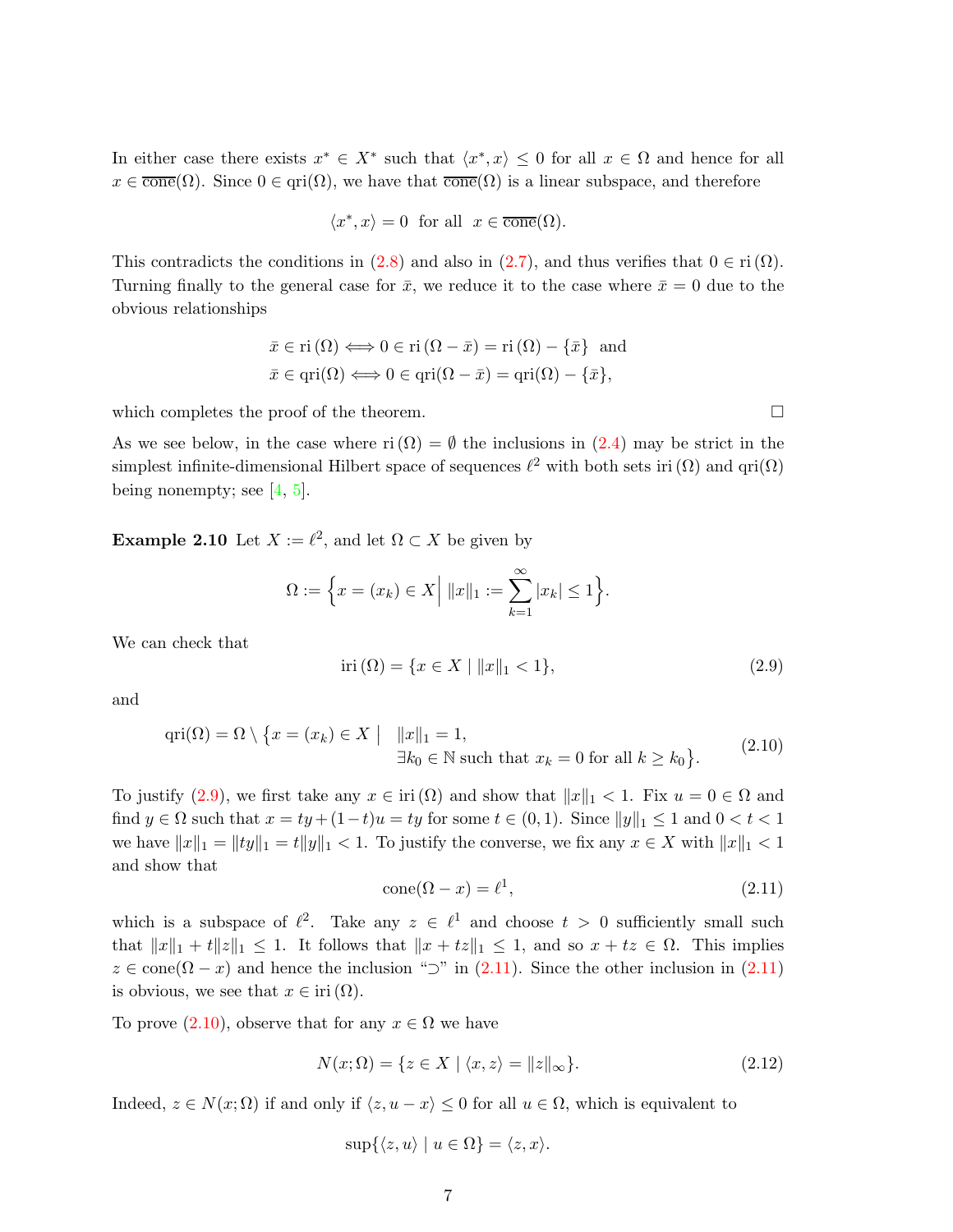It is easy to check that  $\Omega = \{u \in \ell^1 \mid ||u||_1 \leq 1\}$ , and so

$$
\sup\{\langle z,u\rangle \mid u \in \Omega\} = \sup\{\langle z,u\rangle \mid u \in l^1, \|u\|_1 \le 1\} = \|z\|_{\infty},
$$

which clearly implies  $(2.12)$ .

Now, fix any  $x \in \text{qri}(\Omega)$  and suppose to the contrary that x does not belong to the set on the right-hand side of  $(2.10)$ . Then  $x \in \ell^2$  satisfies

$$
||x||_1 = 1, x_k = 0
$$
 for all  $k \ge k_0$  with some  $k_0 \in \mathbb{N}$ .

Define  $z \in \ell^2$  by  $z_k = \text{sign}(x_k)$ . Then  $||z||_{\infty} = 1$  and  $\langle x, z \rangle = \sum_{k=1}^{\infty} x_k z_k = \sum_{k=1}^{\infty} |x_k| = 1$ . It follows from  $(2.12)$  that  $z \in N(x; \Omega)$ , which is a subspace of X. It follows that  $-z \in N(x; \Omega)$ , and so  $\langle -z, 0 - x \rangle \le 0$ . This is a contradiction since  $\langle -z, 0 - x \rangle = \langle z, x \rangle = 1$ . This contradiction tells us that  $x$  belongs to the set on the right-hand side of  $(2.10)$ .

Next, fix any x in the set on the right-hand side of  $(2.10)$  and suppose again to the contrary that  $x \notin \text{qri}(\Omega)$ . Then  $N(x; \Omega)$  is not a subspace of X. Thus, we can find  $z \neq 0$  such that  $z \in N(x; \Omega)$ . It follows from  $(2.12)$  that  $\langle x, z \rangle = ||z||_{\infty} \neq 0$ . Thus,

$$
||z||_{\infty} = \langle x, z \rangle = \sum_{k=1}^{\infty} x_k z_k \le \sum_{k=1}^{\infty} |x_k||z_k| \le ||z||_{\infty} \sum_{k=1}^{\infty} |x_k| = ||z||_{\infty} ||x||_1 \le ||z||_{\infty}.
$$

This implies  $||x||_1 = 1$  and  $|z_k| = ||z||_{\infty} > 0$  whenever  $x_k \neq 0$ . Since  $z \in \ell^2$  we see that there exists  $k_0 \in \mathbb{N}$  such that  $x_k = 0$  for all  $k \geq k_0$ . This contradiction shows that  $x \in \text{pri}(\Omega)$  and completes the proof of [\(2.10\)](#page-7-2).

Next we present an example showing that the intrinsic relative interior may be empty for convex subsets of  $\ell^2$ ; see [\[4\]](#page-26-13).

**Example 2.11** Let  $X := \ell^2$ , and let  $\Omega \subset X$  be given by

$$
\Omega := \Big\{ x = (x_1, x_2, \ldots) \in X \; \Big| \; \|x\|_2 := \Big( \sum_{k=1}^{\infty} |x_k|^2 \Big)^{1/2} \leq 1, \, x_k \geq 0 \; \text{for all} \; k \in \mathbb{N} \Big\}.
$$

We are going to show that iri  $(\Omega) = \emptyset$  for this set. Assume on the contrary that there exists  $\bar{x} \in \text{iri}(\Omega)$ . Following Example [2.10,](#page-7-4) we see that  $\|\bar{x}\| < 1$ . Next, we will show that  $\bar{x}_k > 0$ for all  $k \in \mathbb{N}$ . Indeed, if, for example,  $\bar{x}_1 = 0$ , then let  $v := (1, 0, 0, \dots) \in X$  and easily get

$$
\langle v, \bar{x} \rangle \le \inf\{\langle v, x \rangle \mid x \in \Omega\}\
$$
and  $\langle v, \bar{x} \rangle < \sup\{\langle v, x \rangle \mid x \in \Omega\}.$ 

Thus,  $\bar{x}$  and  $\Omega$  are properly separated, and so  $\bar{x} \in [\text{qri}(\Omega)]^c \subset [\text{iri}(\Omega)]^c$ , a contradiction.

Proposition [2.3](#page-3-2) tells us that for each  $x \in \Omega$  we have  $(1 - \alpha)x + \alpha \bar{x} \in \Omega$  with some  $\alpha > 1$ . Fix  $\varepsilon > 0$  and select an increasing sequence of natural numbers  $\{k_n\}$  with  $0 < \bar{x}_{k_n} \leq$  $\varepsilon/4^n$ . Defining  $\tilde{x} \in \Omega$  by  $\tilde{x}_{k_n} := \varepsilon/2^n$  and  $\tilde{x}_k := 0$  for all other  $k \in \mathbb{N}$ , let us check that  $(1 - \alpha)\tilde{x} + \alpha \bar{x} \notin \Omega$  whenever  $\alpha > 1$ . Indeed, we have the estimate

$$
\left((1-\alpha)\tilde{x} + \alpha \bar{x}\right)_{k_n} \le \left(1-\alpha\right)\frac{\varepsilon}{2^n} + \alpha \frac{\varepsilon}{4^n} < 0
$$

for n sufficiently large, which justifies the claim of this example.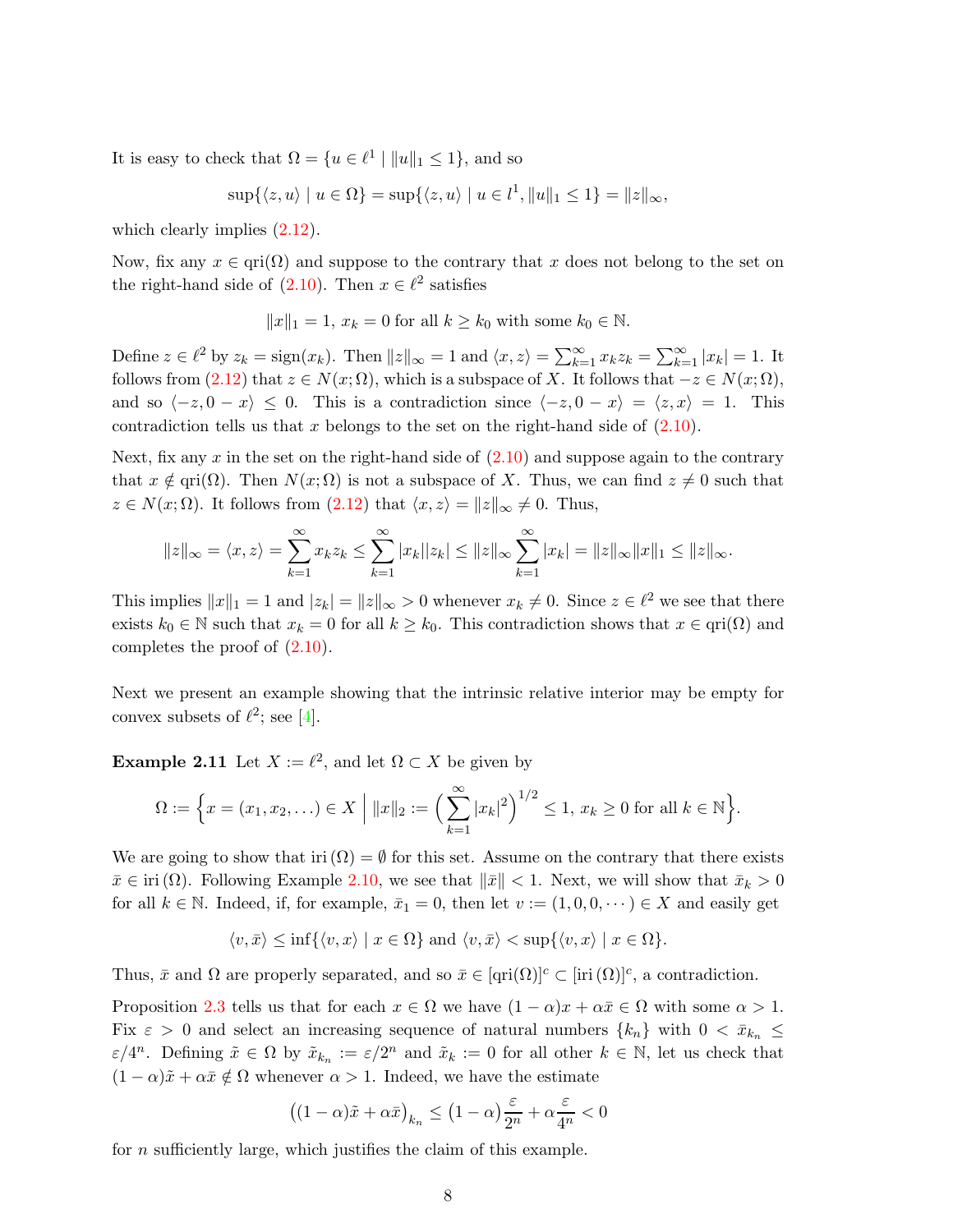The following result can be found in [\[5,](#page-26-2) Proposition 2.16], which gives us a condition to define a point contained in the set of quasi-relative interior points of a nonempty convex subset of an LCTV space.

**Proposition 2.12** Let  $\Omega$  be a nonempty convex subset of an LCTV space, and let  $\bar{x} \in \Omega$ . Then  $\bar{x} \in \text{qri}(\Omega)$  if and only if  $\bar{x}$  is a nonsupport point of  $\Omega$ .

**Proof.** Observe first that any nonsupport point  $\bar{x}$  of  $\Omega$  can be equivalently described as follows: whenever  $x^* \in X^*$  we have the implication

<span id="page-9-0"></span>
$$
[\langle x^*, x - \bar{x} \rangle \ge 0 \text{ if } x \in \Omega] \Longrightarrow [\langle x^*, x - \bar{x} \rangle = 0 \text{ if } x \in \Omega]. \tag{2.13}
$$

Having this in mind, assume now that  $\bar{x} \in \text{qri}(\Omega)$ . Since

$$
[\langle x^*, x - \bar{x} \rangle \ge 0 \text{ if } x \in \Omega] \Longrightarrow [\langle x^*, u \rangle \ge 0 \text{ if } u \in \overline{\text{cone}}(\Omega - \bar{x})]
$$

for any  $x^* \in X^*$ , and since the set  $\overline{\text{cone}}(\Omega - \bar{x})$  is a subspace, we get

$$
\langle x^*, u \rangle = 0 \text{ if } u \in \overline{\text{cone}}(\Omega - \bar{x}), \text{ and so } \langle x^*, x - \bar{x} \rangle = 0 \text{ if } x \in \Omega.
$$

The latter means by  $(2.13)$  that  $\bar{x}$  is a nonsupport point of  $\Omega$ .

To verify the "if" part of the proposition, let  $\bar{x}$  be a nonsupport point of  $\Omega$ . Denoting  $C := \overline{\text{cone}}(\Omega - \bar{x})$  and arguing by contradiction, suppose that C is not a subspace of X, i.e., there exists  $v \in C$  with  $-v \notin C$ . This yields by the strict separation theorem that

<span id="page-9-1"></span>
$$
\langle x^*, -v \rangle < \langle x^*, u \rangle \text{ for all } u \in C.
$$

for some  $x^* \in X^*$ . Taking into account that C is a cone, we obtain that

$$
\langle x^*, u \rangle \geq 0 \ \ \text{if} \ \ u \in C, \ \ \text{and so} \ \ \langle x^*, x-\bar{x} \rangle \geq 0 \ \ \text{if} \ \ x \in \Omega.
$$

On the other hand, it follows from  $\langle x^*, -v \rangle < 0$  and  $v \in \overline{\text{cone}}(\Omega - \bar{x})$  that there exist  $x \in \Omega$  and  $\lambda > 0$  satisfying  $\langle x^*, -\lambda(x - \bar{x}) \rangle < 0$ . The latter implies that  $\langle x^*, x - \bar{x} \rangle > 0$ contradicting [\(2.13\)](#page-9-0), which tells us that  $\bar{x} \in \text{qri}(\Omega)$  and thus completes the proof of the proposition.  $\Box$ 

The following lemma was known from  $[4, \text{Lemma } 3.1]$  and  $[5, \text{Lemma } 2.9]$ .

**Proposition 2.13** Let  $\Omega$  be a convex subset of a topological vector space X.

- (a) If  $\bar{x} \in \text{ri}(\Omega)$  and  $\tilde{x} \in \Omega$ , then  $(\tilde{x}, \bar{x}] \subset \text{ri}(\Omega)$ .
- (b) If  $\bar{x} \in \text{iri}(\Omega)$  and  $\tilde{x} \in \Omega$ , then  $(\tilde{x}, \bar{x}] \subset \text{iri}(\Omega)$ .
- (c) Suppose further that X is locally convex. If  $\bar{x} \in \text{qri}(\Omega)$  and  $\tilde{x} \in \Omega$ , then  $(\tilde{x}, \bar{x}] \subset \text{qri}(\Omega)$ .

**Proof.** (a) Fix  $\bar{x} \in \text{ri}(\Omega)$  and  $\tilde{x} \in \Omega$ . If  $\bar{x} = \tilde{x}$ , then  $(\tilde{x}, \bar{x}] = {\bar{x}} \subset \text{ri}(\Omega)$ . Now suppose that  $\bar{x} \neq \tilde{x}$ . Since  $\bar{x} \in \text{ri}(\Omega)$ , there exists a neighborhood U of  $\bar{x}$  such that  $U \cap \overline{\text{aff}}(\Omega) \subset \Omega$ . For any  $\lambda \in [0,1]$ , we have

$$
(1 - \lambda)(U \cap \overline{\text{aff}}(\Omega)) + \lambda \tilde{x} \subset \Omega.
$$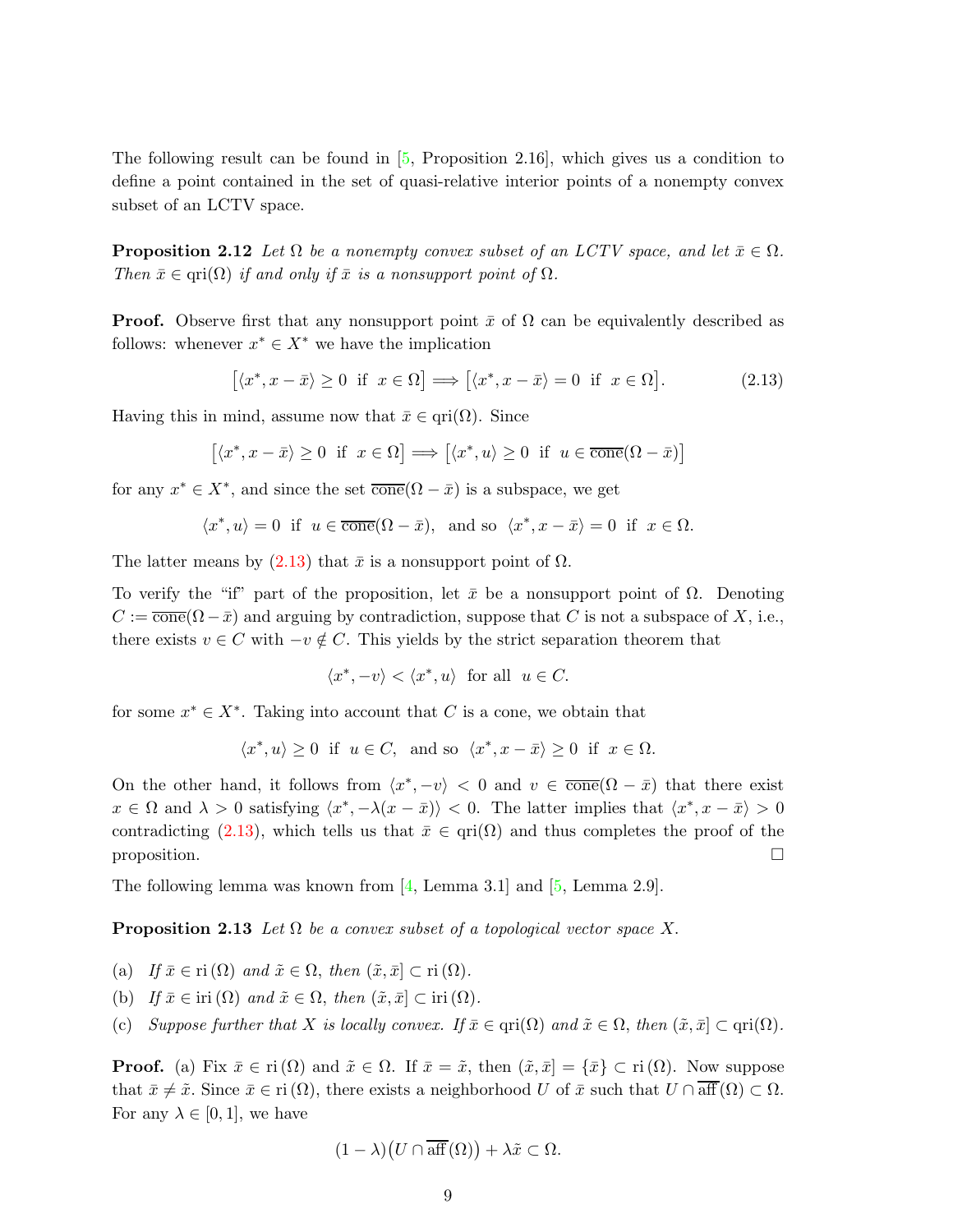Taking  $y \in (\tilde{x}, \bar{x}]$ , we have  $y = (1 - \lambda_0)\bar{x} + \lambda_0\tilde{x}$  for some  $\lambda_0 \in [0, 1)$ . Then  $V := (1 - \lambda_0)U + \lambda_0\tilde{x}$ is a neighborhood of  $y$ . Observe that

$$
V \cap \overline{\text{aff}}(\Omega) = (1 - \lambda_0) (U \cap \overline{\text{aff}}(\Omega)) + \lambda_0 \tilde{x} \subset \Omega.
$$

This implies  $y \in \text{ri } (\Omega)$ , and so  $(\tilde{x}, \bar{x}] \subset \text{ri } (\Omega)$ .

(b) Fix  $\bar{x} \in \text{iri}(\Omega)$  and  $\tilde{x} \in \Omega$ . Without loss of generality we can assume that  $\bar{x} = 0$ . Fix any  $\lambda \in [0,1)$  and let  $x := \lambda \tilde{x}$ . Justifying  $x \in \text{iri}(\Omega)$ , we take any  $\bar{y} \in \Omega$  with  $\bar{y} \neq x$  and show that there exists  $\tilde{y} \in \Omega$  such that  $x \in (\bar{y}, \tilde{y})$ . Indeed, since  $\bar{x} = 0 \in \text{iri}(\Omega)$ , we have  $-\alpha \bar{y} \in \Omega$  for some  $\alpha > 0$ . Choosing

$$
\tilde{y} := (1 - \delta)\tilde{x} + \delta(-\alpha \bar{y}) \in \Omega
$$

where  $\delta = \frac{1-\lambda}{1+\lambda \alpha} \in [0,1]$ , we can see that

$$
x = (1 - \gamma)\bar{y} + \gamma \tilde{y},
$$

where  $\gamma = \frac{1+\lambda\alpha}{1+\alpha}$  $\frac{1+\lambda\alpha}{1+\alpha} \in (0,1)$ . Thus,  $x \in (\bar{y}, \tilde{y})$  and hence Proposition [2.3](#page-3-2) shows that  $x \in \text{iri}(\Omega)$ . (c) Fix  $\bar{x} \in \text{qri}(\Omega)$  and  $\tilde{x} \in \Omega$ . Let  $y := \lambda \bar{x} + (1 - \lambda)\tilde{x}$  with  $\lambda \in (0, 1]$ . Using Proposition [2.7,](#page-5-2) we will show that  $N(y; \Omega)$  is a subspace. Fix any  $x^* \in N(y; \Omega)$ . Then

<span id="page-10-0"></span>
$$
\langle x^*, x - y \rangle \le 0 \text{ for all } x \in \Omega. \tag{2.14}
$$

Using  $x = \bar{x}$  in  $(2.14)$  gives  $\langle x^*, \bar{x} - \tilde{x} \rangle \le 0$ . Similarly, using  $x = \tilde{x}$  in  $(2.14)$  gives  $\langle x^*, \tilde{x} - \bar{x} \rangle \le 0$ 0. From this we conclude  $\langle x^*, \bar{x} \rangle = \langle x^*, \tilde{x} \rangle$ , which together with [\(2.14\)](#page-10-0) gives

$$
\langle x^*,x-y\rangle=\langle x^*,x-\tilde x\rangle-\lambda\langle x^*,\bar x-\tilde x\rangle=\langle x^*,x-\bar x\rangle\leq 0\text{ for all }x\in\Omega.
$$

Thus,  $x^* \in N(\bar{x}; \Omega)$ . Since  $\bar{x} \in \text{qri}(\Omega)$ , Proposition [2.7](#page-5-2) shows that  $-x^* \in N(\bar{x}; \Omega)$ . Since  $\langle x^*, \bar{x}\rangle = \langle x^*, \tilde{x}\rangle$  , one has

$$
\langle -x^*, x - y \rangle = \lambda \langle -x^*, x - \bar{x} \rangle + (1 - \lambda) \langle -x^*, x - \tilde{x} \rangle \le 0 \text{ for all } x \in \Omega,
$$

and hence  $-x^* \in N(y; \Omega)$ . Thus,  $N(y; \Omega)$  is a subspace, and the result follows from Propo-sition [2.7.](#page-5-2)

<span id="page-10-2"></span>The next result provides a useful version of *strict separation* relative to closed subspaces of Hilbert spaces; see [\[12,](#page-26-12) Lemma 3.7].

**Proposition 2.14** Let L be a closed subspace of a Hilbert space X, and let  $\Omega \subset L$  be a nonempty convex set with  $\bar{x} \in L$  and  $\bar{x} \notin \overline{\Omega}$ . Then there exists  $u \in L$  such that

$$
\sup\big\{\langle u,x\rangle \big\vert x\in\Omega\big\}<\langle u,\bar{x}\rangle.
$$

**Proof.** Since  $\bar{x} \notin \overline{\Omega}$ , we see that the sets  $\{\bar{x}\}\$  and  $\Omega$  are strictly separated in X, which means that there exists a vector  $v \in X$  such that

<span id="page-10-1"></span>
$$
\sup\left\{\langle v,x\rangle \mid x\in\Omega\right\} < \langle v,\bar{x}\rangle. \tag{2.15}
$$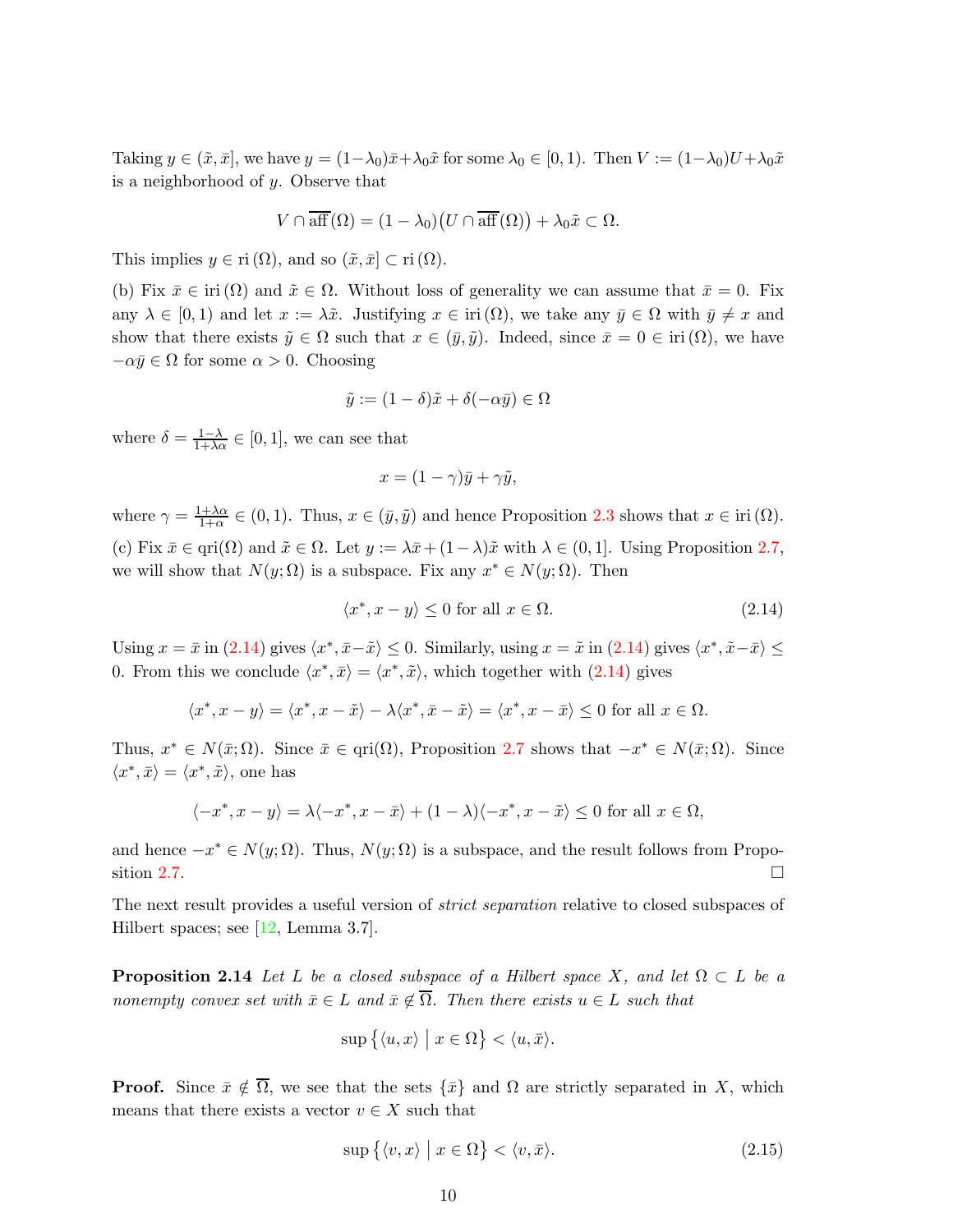It is well known that any Hilbert space X can be represented as the direct sum  $X = L \oplus L^{\perp}$ , where

$$
L^{\perp} := \{ w \in X \mid \langle w, x \rangle = 0 \text{ for all } x \in L \}.
$$

If  $v \in L^{\perp}$ , then  $(2.15)$  immediately gives us a contradiction. Thus  $v \in X$  is represented as  $v = u + w$  with some  $0 \neq u \in L$  and  $w \in L^{\perp}$ . This implies that for each  $x \in \Omega \subset L$  we have

$$
\langle u, x \rangle = \langle u, x \rangle + \langle w, x \rangle = \langle v, x \rangle \le \sup \{ \langle v, x \rangle \mid x \in \Omega \} < \langle v, \overline{x} \rangle
$$
\n
$$
= \langle u + w, \overline{x} \rangle = \langle u, \overline{x} \rangle,
$$

which shows that  $\sup\{(u, x) | x \in \Omega\} < \langle u, \bar{x}\rangle$ .

<span id="page-11-1"></span>Before establishing this result, let us present the following useful technical lemma on intrinsic relative interiors; see [\[12,](#page-26-12) Lemma 3.5].

**Lemma 2.15** Let X be an LCTV space, and let  $\Omega \subset X$  be a nonempty, closed, and convex set with  $0 \in \Omega \setminus \text{iri}(\Omega)$ . If  $\text{iri}(\Omega) \neq \emptyset$ , then  $\overline{\text{aff}}(\Omega)$  is a closed subspace of X and there exists a sequence  $\{x_k\} \subset -\Omega$  such that  $x_k \notin \Omega$  and  $x_k \to 0$  as  $k \to \infty$ .

**Proof.** The set  $\overline{\text{aff}}(\Omega)$  is closed subspace of X since it is a closed, affine set containing the origin. Using iri $(\Omega) \neq \emptyset$  and  $0 \in \Omega \setminus \text{iri}(\Omega)$ , let us show that there exists a nonzero vector  $x_0 \in \text{iri}(\Omega)$  with  $-tx_0 \notin \Omega$  for all  $t > 0$ . Arguing by contradiction, suppose that  $-tx_0 \in \Omega$ for some  $t > 0$ . Then it follows from Proposition [2.13\(](#page-9-1)b) that

$$
0 = \frac{t}{1+t}x_0 + \frac{1}{1+t}(-tx_0) \in \text{iri}(\Omega),
$$

which clearly contradicts the assumption  $0 \notin \text{iri}(\Omega)$ . Letting  $x_k := -(x_0/k) \in -\Omega$  gives us that  $x_k \notin \Omega$  for every k and that  $x_k \to 0$  as  $k \to \infty$ .

<span id="page-11-2"></span>Let us now define the following property, which is automatic in finite dimensions while being very important for performing limiting procedures in infinite-dimensional spaces.

**Definition 2.16** A subset  $\Omega \subset X$  of a normed space X is SEQUENTIALLY NORMALLY COMPACT (SNC) at  $\bar{x} \in \Omega$  if for any sequence  $\{(x_k, x_k^*)\} \subset X \times X^*$  we have the implication

<span id="page-11-0"></span>
$$
\left[x_k^* \in N(x_k; \Omega), x_k \in \Omega, x_k \to \bar{x}, x_k^* \stackrel{w^*}{\to} 0\right] \Longrightarrow \|x_k^*\| \to 0. \tag{2.16}
$$

**Remark 2.17** The SNC property  $(2.16)$  is taken from  $\boxed{22}$  and investigated therein for general nonconvex sets in Banach spaces. In the case of closed and *convex* subsets  $\Omega \subset X$ of such spaces, this property can be characterized as follows [\[22,](#page-27-9) Theorem 1.21]: If a closed and convex set  $\Omega$  has nonempty relative interior, then it is SNC at every  $\bar{x} \in \Omega$  if and only if the closure of the span of  $\Omega$  is of *finite codimension*.

<span id="page-11-3"></span>Now we are ready to derive the aforementioned result on the quasi-regularity of convex sets in infinite dimensions; see  $[12,$  Theorem 3.8 (d).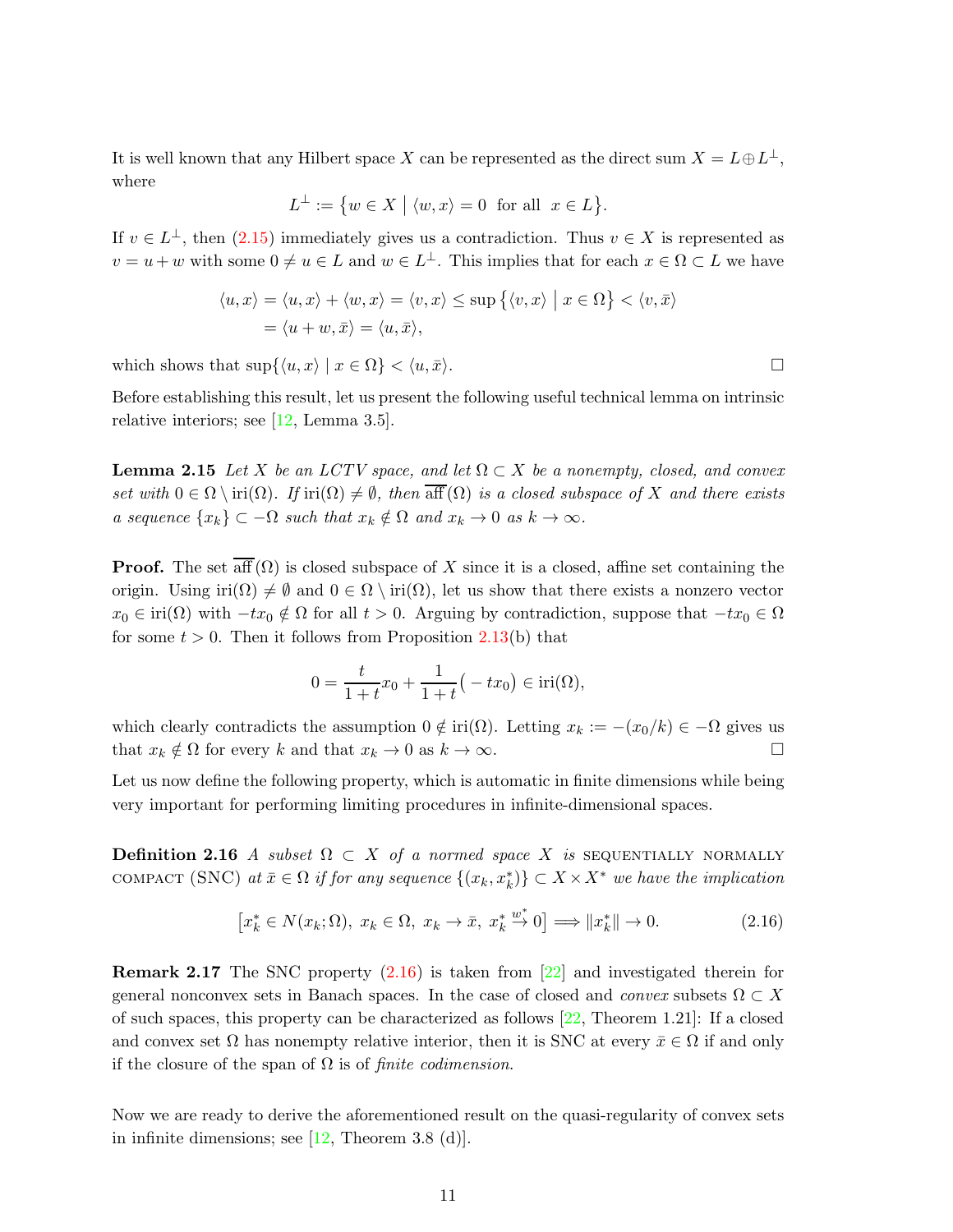**Theorem 2.18** Let  $\Omega \subset X$  be a nonempty, closed, and convex subset of a Hilbert space X. Assume in addition that iri  $(\Omega) \neq \emptyset$ , and that  $\Omega$  is SNC at every point  $\bar{x} \in \Omega$ . Then this set is quasi-regular.

**Proof.** First we verify that in the case where  $0 \notin \text{iri}(\Omega)$  the sets  $\Omega$  and  $\{0\}$  are properly separated, i.e., there exists a nonzero vector  $a \in X$  such that

<span id="page-12-3"></span>
$$
\sup\left\{\langle a,x\rangle \mid x\in\Omega\right\}\leq 0 \text{ and } \inf\left\{\langle a,x\rangle \mid x\in\Omega\right\}<0. \tag{2.17}
$$

If  $0 \notin \Omega$ , this statement is trivial. Suppose now that  $0 \in \Omega \setminus \text{iri}(\Omega)$ . Letting  $L := \overline{\text{aff}}(\Omega)$ and employing Lemma [2.15](#page-11-1) tell us that  $L$  is a subspace of  $X$ , and that there is a sequence  ${x_k} \subset L$  for which  $x_k \notin \Omega$  and  $x_k \to 0$  as  $k \to \infty$ . By Proposition [2.14](#page-10-2) we find a sequence  ${v_k} \subset L$  with  $v_k \neq 0$  and

$$
\sup\left\{\langle v_k, x\rangle \mid x \in \Omega\right\} < \langle v_k, x_k\rangle \text{ whenever } k \in \mathbb{N}.
$$

Denote  $w_k := \frac{v_k}{\|v_k\|}$  $\frac{v_k}{\|v_k\|} \in L$  so  $\|w_k\| = 1$  for  $k \in \mathbb{N}$  and observe that

<span id="page-12-0"></span>
$$
\langle w_k, x \rangle < \langle w_k, x_k \rangle \le ||w_k|| \cdot ||x_k|| = \varepsilon_k \text{ for all } x \in \Omega,\tag{2.18}
$$

where  $\varepsilon_k := ||x_k|| \downarrow 0$ . Since  $\{w_k\}$  is bounded, we let  $k \to \infty$  in  $(2.18)$  and suppose without loss of generality that  $w_k \stackrel{w}{\to} a \in L$ , which yields

<span id="page-12-1"></span>
$$
\sup\left\{\langle a,x\rangle \mid x\in\Omega\right\} \leq 0. \tag{2.19}
$$

To verify further the strict inequality

$$
\inf\left\{\langle a, x\rangle \mid x \in \Omega\right\} < 0,
$$

it suffices to show that there is  $\bar{x} \in \Omega$  with  $\langle a, \bar{x} \rangle < 0$ . Arguing by contradiction, suppose that  $\langle a, x \rangle \geq 0$  for all  $x \in \Omega$  and deduce from  $(2.19)$  that  $\langle a, x \rangle = 0$  whenever  $x \in \Omega$ . Since  $a \in L = \text{aff }(\Omega)$ , there exists a sequence  $a_j \to a$  as  $j \to \infty$  with  $a_j \in \text{aff }(\Omega)$ . The latter inclusion can be rewritten as

$$
a_j = \sum_{i=1}^{m_j} \lambda_i^j \omega_i^j \text{ with } \sum_{i=1}^{m_j} \lambda_i^j = 1 \text{ and } \omega_i^j \in \Omega \text{ for } i = 1, \dots, m_j,
$$

which readily implies the equalities

$$
\langle a,a_j\rangle=\sum_{i=1}^{m_j}\lambda_i^j\langle a,\omega_i^j\rangle=0.
$$

The passage to the limit as  $j \to \infty$  gives us  $a = 0$ .

Next we deduce from [\(2.18\)](#page-12-0), by using the Brøndsted-Rockafellar theorem proved in [\[30,](#page-27-7) Theorem 3.1.12], the existence of  $b_k \in \Omega$  and  $u_k \in X$  such that

<span id="page-12-2"></span>
$$
u_k \in N(b_k; \Omega), \|b_k\| \le \sqrt{\varepsilon_k}, \text{ and } \|u_k - w_k\| \le \sqrt{\varepsilon_k}.
$$
 (2.20)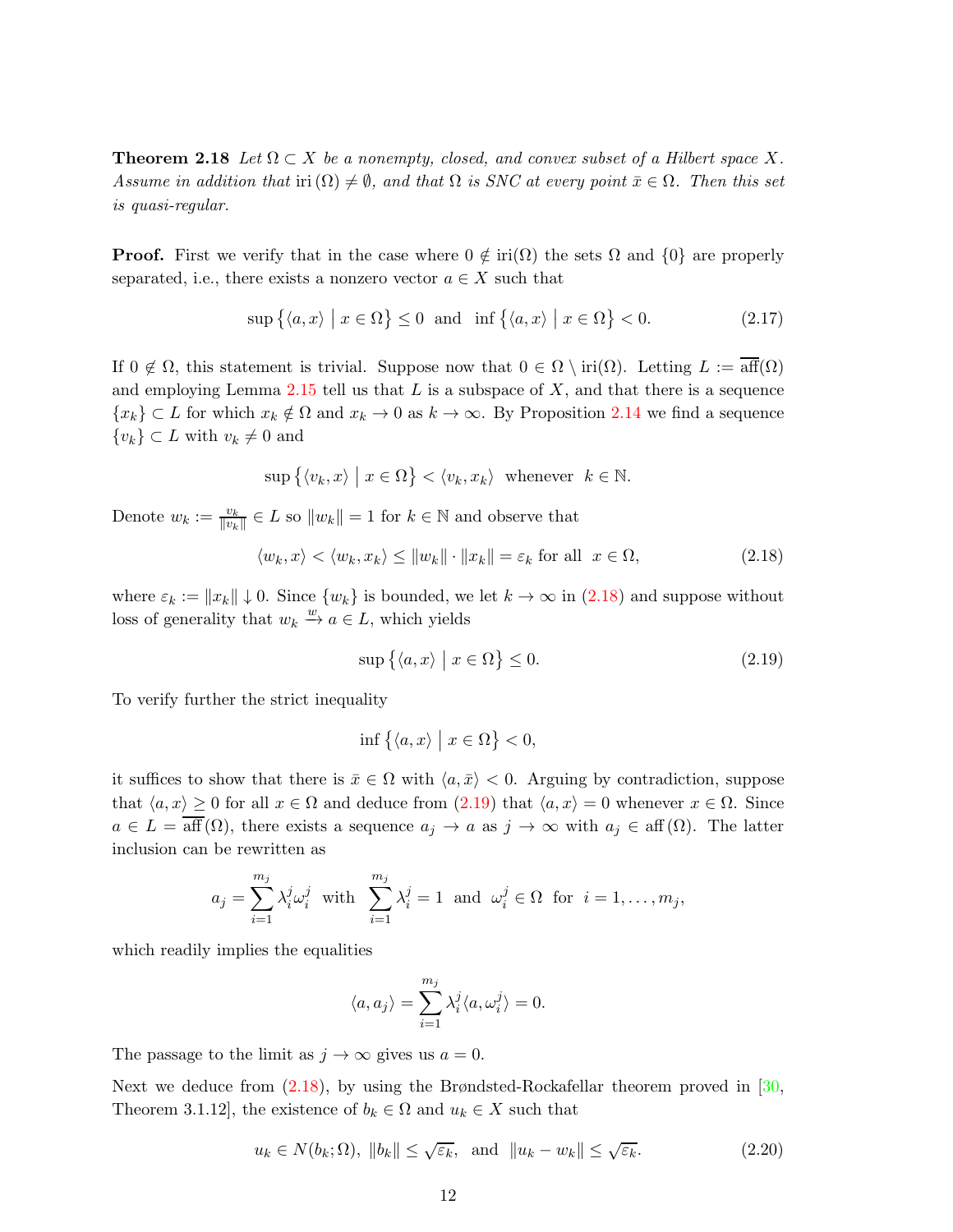Since  $||w_k|| = 1$ , it follows from  $(2.20)$  that  $||u_k|| \to 1$ . Furthermore, we get from  $w_k \stackrel{w}{\to} 0$ ,  $\varepsilon_k \downarrow 0$ , and  $(2.20)$  that  $u_k \stackrel{w}{\rightarrow} 0$  as  $k \rightarrow \infty$ . Remembering that  $\Omega$  has the SNC property, it follows from  $(2.20)$  that  $||u_k|| \to 0$ , which clearly contradicts the condition  $||u_k|| \to 1$  as  $k \to \infty$ . This tells us that there exists  $\bar{x} \in \Omega$  such that  $\langle a, \bar{x} \rangle < 0$ . This justifies the proper separation of  $\Omega$  and  $\{0\}$  in [\(2.17\)](#page-12-3), so by Proposition [2.8](#page-5-3) we conclude that  $0 \notin \text{qri}(\Omega)$ .

To complete the proof of the quasi-regularity of  $\Omega$ , it remains to show that  $\text{qri}(\Omega) \subset \text{iri}(\Omega)$ . Picking any  $\bar{x} \in \text{qri}(\Omega)$  gives us  $0 \in \text{qri}(\Omega - \bar{x})$ . Since  $\Omega$  satisfies the hypotheses of the theorem, so does  $\Omega - \bar{x}$ . Applying the proof above gives  $0 \in \text{iri }(\Omega - \bar{x})$ , so  $\bar{x} \in \text{iri }(\Omega)$ . This shows that  $\text{qri}(\Omega) \subset \text{iri}(\Omega)$  and thus finishes the proof of the theorem.

# 3 Generalized Relative Interiors for Graph of Set-valued Mappings

In this section we study generalized relative interiors of set-valued mappings with convex graphs and give a version of Rockafellar's theorem in LCTV spaces. Remember that a set-valued mapping  $F: X \to Y$  between LCTV spaces is associated with its graph

$$
\text{gph}(F) := \{(x, y) \in X \times Y \mid y \in F(x)\},\
$$

and it is called *convex* if its graph is a convex subset of the product space  $X \times Y$ . We also consider the domain of F defined by

$$
\operatorname{dom}(F) := \{ x \in X \mid F(x) \neq \emptyset \}.
$$

Let  $f: X \to (-\infty, \infty]$  be an extended-real-valued function. Recall that the *domain* and the epigraph of f are defined by

- dom  $(f) := \{ x \in X \mid f(x) < \infty \},\$
- epi  $(f) := \{(x, \alpha) \in X \times \mathbb{R} \mid \alpha \ge f(x)\},\$

The function f is said to be *convex* if its epigraph is a convex set, and it is called *proper* if dom  $(f) \neq \emptyset$ . An extended-real-valued function  $g: X \to [-\infty, \infty)$  is said to be *concave* if  $-g$  is convex, and it is said to be *proper* if  $-g$  is proper. It follows from the definition that g is concave if and only if the set

$$
hypo(g) := \{(x, \alpha) \in X \times \mathbb{R} \mid \alpha \le g(x)\}\
$$

is convex.

<span id="page-13-0"></span>Let  $f: X \to (-\infty, \infty]$  be an extended-real-valued function. Define the set-valued mapping  $F: X \to \mathbb{R}$  given by  $F(x) := [f(x), \infty)$ , then it is easy to see that dom  $(F) = \text{dom}(f)$  and  $epi(f) = gph(F)$  and f is convex if and only if F is.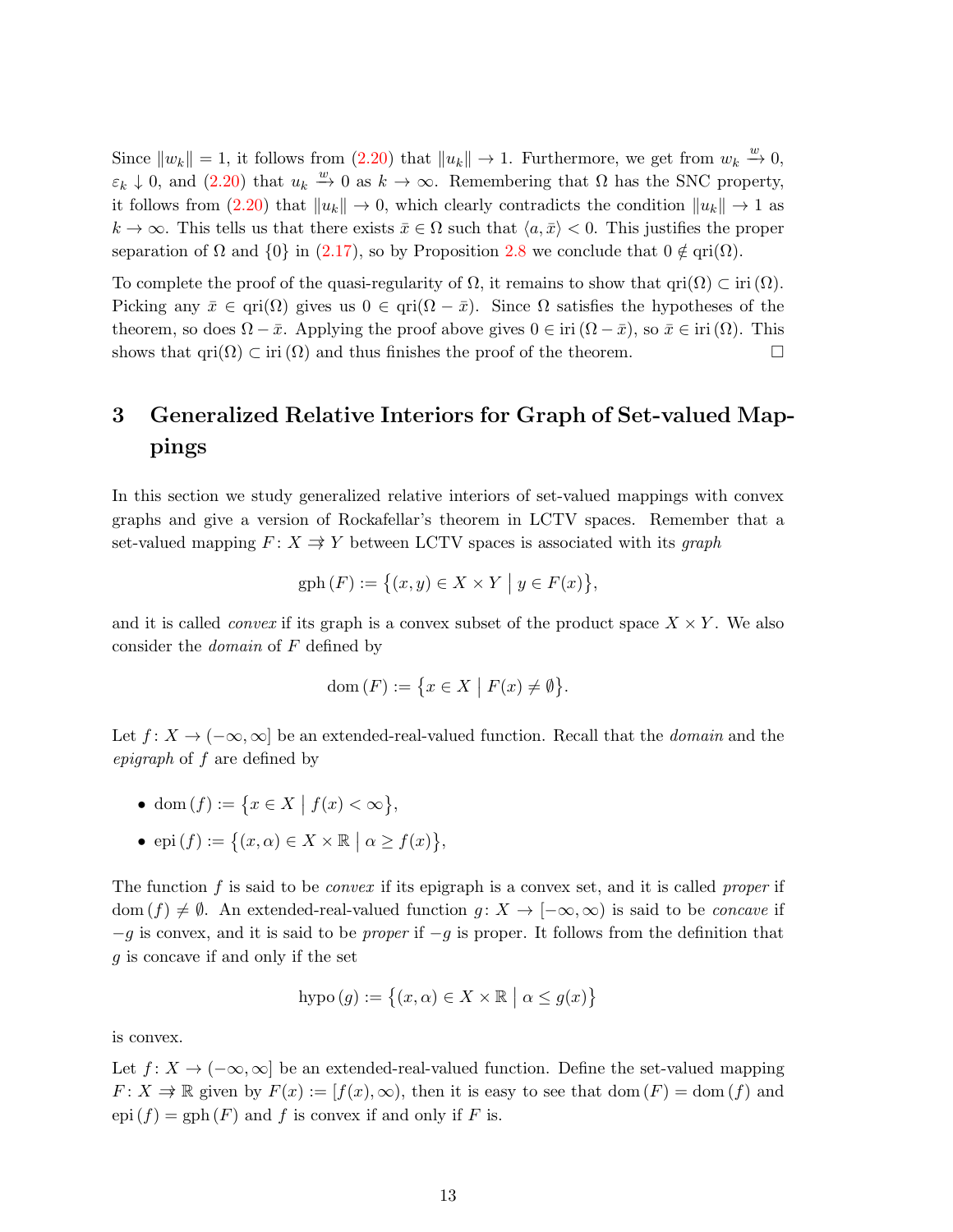**Theorem 3.1** Let  $F: X \Rightarrow Y$  be a convex set-valued mapping between LCTV spaces. Then we have

$$
\operatorname{qri}(\operatorname{gph}(F)) \supset \{(x, y) \in X \times Y \mid x \in \operatorname{qri}(\operatorname{dom}(F)), y \in \operatorname{int}(F(x))\}.
$$

**Proof.** Pick any  $(\bar{x}, \bar{y}) \in X \times Y$  with  $\bar{x} \in \text{qri}(\text{dom}(F))$  and  $\bar{y} \in \text{int}(F(\bar{x}))$ . By a contradiction, suppose that  $(\bar{x}, \bar{y}) \notin \text{pri}(\text{gph}(F))$ . Then Proposition [2.8](#page-5-3) shows that the sets  $\{(\bar{x}, \bar{y})\}$ and gph  $(F)$  can be properly separated, which means that there exists  $(x^*, y^*) \in X^* \times Y^*$ such that

<span id="page-14-0"></span>
$$
\langle x^*, x \rangle + \langle y^*, y \rangle \le \langle x^*, \bar{x} \rangle + \langle y^*, \bar{y} \rangle \text{ for all } x \in \text{dom}(F), y \in F(x) \tag{3.1}
$$

and there exists  $(\tilde{x}, \tilde{y}) \in \text{gph}(F)$  such that

<span id="page-14-2"></span>
$$
\langle x^*, \tilde{x} \rangle + \langle y^*, \tilde{y} \rangle < \langle x^*, \bar{x} \rangle + \langle y^*, \bar{y} \rangle. \tag{3.2}
$$

Choosing  $x = \bar{x}$ , [\(3.1\)](#page-14-0) shows that

<span id="page-14-6"></span><span id="page-14-1"></span>
$$
\langle y^*, y \rangle \le \langle y^*, \bar{y} \rangle \text{ for all } y \in F(\bar{x}). \tag{3.3}
$$

Since  $\bar{y} \in \text{int}(F(\bar{x}))$ , there exists a symmetric neighborhood V of the origin with  $V \subset$  $\text{int}\left(F(\bar{x})\right) - \{\bar{y}\}\.$  It follows from  $(3.3)$  that  $\langle y^*, v \rangle \leq 0$  and  $\langle y^*, -v \rangle \leq 0$  for all  $0 \neq v \in V$ . Thus,  $y^* = 0$  on V. Since V is a symmetric neighborhood of the origin, for any  $y \in Y$  there exists  $0 \neq t \in \mathbb{R}$  such that  $ty = v \in V$  and hence  $\langle y^*, y \rangle = \frac{1}{t}$  $\frac{1}{t}\langle y^*, v \rangle = 0$ . Thus,  $y^* = 0$  on Y. It follows from [\(3.1\)](#page-14-0) and [\(3.2\)](#page-14-2) that the sets  $\{\bar{x}\}\$  and dom  $(F)$  can be properly separated. Proposition [2.8](#page-5-3) shows that  $\bar{x} \notin \text{pri}(\text{dom}(F))$ . This contradiction completes the proof of the theorem.  $\Box$ 

The following result can be found in  $[29,$  Corollary  $9(iii)$ . In this paper we can see that this result is a direct corollary of Theorem [3.1](#page-13-0) by considering  $F(x) = [f(x), \infty)$ .

Corollary 3.2 Let  $f: X \to (-\infty, \infty]$  be a proper convex function. Then we have

$$
\operatorname{qri}(\operatorname{epi}(f)) \supset \big\{ (x,\lambda) \in X \times \mathbb{R} \mid x \in \operatorname{qri}(\operatorname{dom}(f)), \lambda > f(x) \big\}.
$$

<span id="page-14-4"></span>**Theorem 3.3** Let  $F: X \Rightarrow Y$  be a convex set-valued mapping between LCTV spaces. Then we have

<span id="page-14-5"></span><span id="page-14-3"></span>
$$
\operatorname{iri}\left(\operatorname{gph}\left(F\right)\right) \subset \{(x, y) \in X \times Y \mid x \in \operatorname{iri}\left(\operatorname{dom}\left(F\right)\right), y \in \operatorname{iri}\left(F(x)\right)\}.
$$
\n(3.4)

**Proof.** To prove  $(3.4)$ , pick any  $(\bar{x}, \bar{y}) \in \text{iri}(\text{gph}(F))$ , we first check that  $\bar{x} \in \text{iri}(\text{dom}(F))$ . For any  $x \in \text{dom}(F)$  with  $x \neq \bar{x}$  and  $y \in F(x)$ , one has  $(\bar{x}, \bar{y}) \neq (x, y) \in \text{gph}(F)$ . Since  $(\bar{x}, \bar{y}) \in \text{iri}(\text{gph}(F))$ , Proposition [2.3](#page-3-2) shows that there exists  $(u, v) \in \text{gph}(F)$  such that  $(\bar{x}, \bar{y}) \in ((x, y), (u, v))$  and hence  $\bar{x} \in (x, u)$ . Applying Proposition [2.3](#page-3-2) gives us that  $\bar{x} \in \text{iri}(\text{dom}(F)).$ 

Let us now show that  $\bar{y} \in \text{iri}(F(\bar{x}))$ . Pick any  $\tilde{y} \in F(\bar{x})$  with  $\tilde{y} \neq \bar{y}$ , and hence  $(\bar{x}, \bar{y}) \neq$  $(\bar{x}, \tilde{y})$ . By the assumption that  $(\bar{x}, \bar{y}) \in \text{iri}(\text{gph}(F))$ , Proposition [2.3](#page-3-2) shows that there exists  $(u, v) \in \text{gph}(F)$  such that  $(\bar{x}, \bar{y}) \in ((\bar{x}, \tilde{y}), (u, v))$ . Thus,  $\bar{x} \in (\bar{x}, u)$  and hence  $u = \bar{x}$ . Therefore,  $v \in F(u) = F(\bar{x})$ . It means that there exists  $v \in F(\bar{x})$  such that  $\bar{y} \in (\tilde{y}, v)$ . Applying Proposition [2.3](#page-3-2) gives us that  $\bar{y} \in \text{iri}(F(\bar{x}))$  and  $(3.4)$  was proved.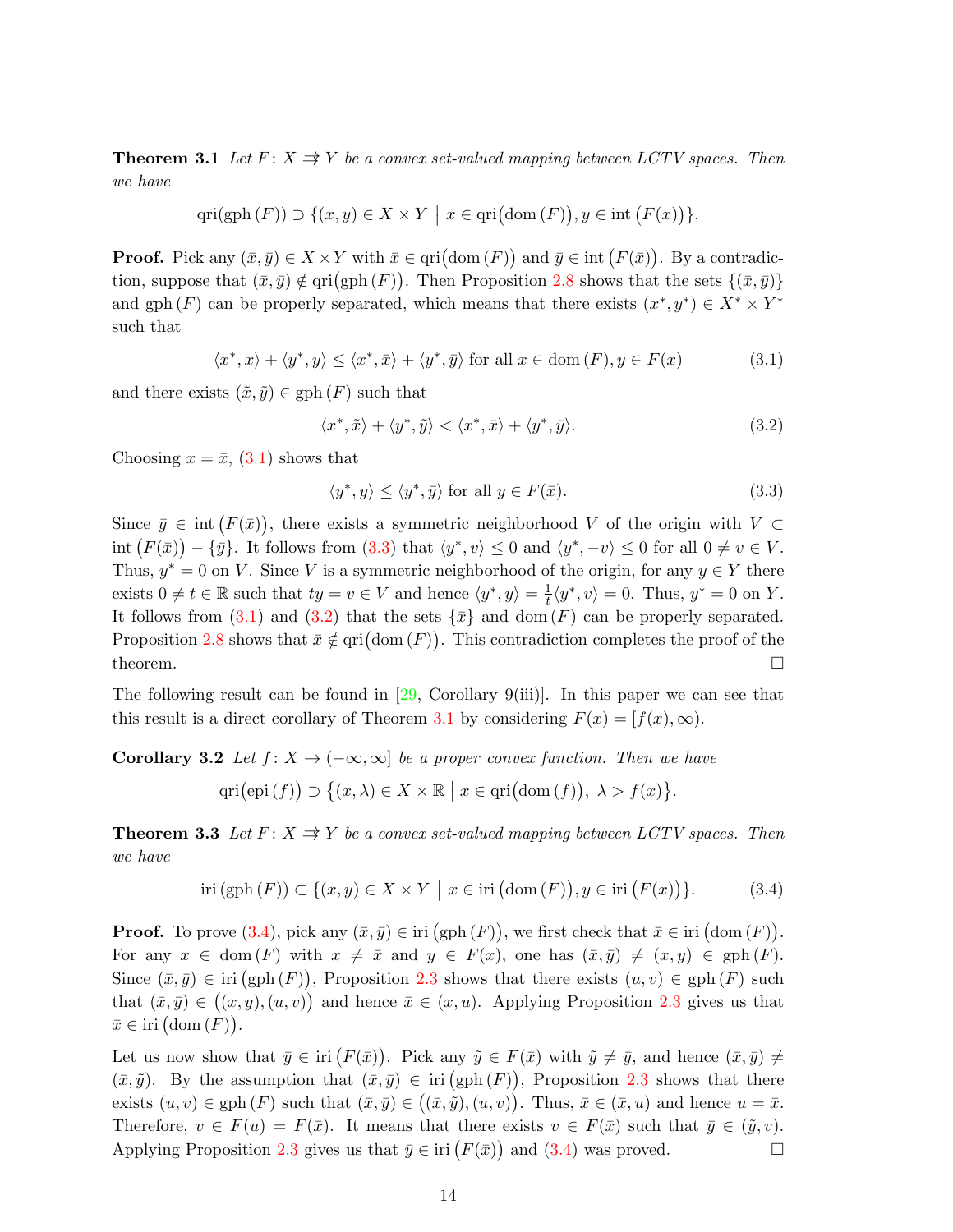**Theorem 3.4** Let  $F: X \Rightarrow Y$  be a convex set-valued mapping between LCTV spaces. Suppose that  $gph(F)$  is quasi-regular and  $int(F(x)) \neq \emptyset$  for all  $x \in dom(F)$ . Then we have

<span id="page-15-2"></span>
$$
\operatorname{qri}(\operatorname{gph}(F)) = \{(x, y) \in X \times Y \mid x \in \operatorname{qri}(\operatorname{dom}(F)), y \in \operatorname{int}(F(x))\}
$$
(3.5)

and dom  $(F)$  is quasi-regular.

Proof. Set

$$
\Omega := \{ (x, y) \in X \times Y \mid x \in \text{qri}(\text{dom}(F)), y \in \text{int}(F(x)) \}.
$$

Applying Theorem [3.1,](#page-13-0) we have

<span id="page-15-3"></span><span id="page-15-0"></span>
$$
qri\big(gph\,(F)\big) \supset \Omega. \tag{3.6}
$$

Since gph  $(F)$  is quasi-regular and int  $(F(x)) \neq \emptyset$  for all  $x \in \text{dom}(F)$ , Theorem [2.9](#page-6-5) and Theorem [3.3](#page-14-4) show that

<span id="page-15-1"></span>
$$
qri(gph(F)) = iri(gph(F)) \subset \{(x, y) \in X \times Y \mid x \in iri(\text{dom}(F)), y \in iri(F(x))\} \subset \Omega.
$$
\n(3.7)  
The inclusions (3.6) and (3.7) imply (3.5). It also follows from (3.6) and (3.7) that  
iri(dom(F)) = qri(dom(F)) and hence dom(F) is quasi-regular.

The following result is a direct corollary of Theorem [3.4](#page-14-5) by considering  $F(x) = [f(x), \infty)$ . This result also can be seen in [\[12,](#page-26-12) Theorem 5.6].

Corollary 3.5 Let  $f: X \to (-\infty, \infty]$  be a proper convex function. If epi(f) is quasiregular, then dom (f) is quasi-regular and

$$
\operatorname{qri}(\operatorname{epi}(f)) = \{(x, \lambda) \in X \times \mathbb{R} \mid x \in \operatorname{qri}(\operatorname{dom}(f)), \lambda > f(x)\}.
$$

In the following preliminary material leading to Theorem [3.7,](#page-17-0) we use terminology and apply results from [\[21\]](#page-27-10). Let Y be a linear space and C be a nonempty convex cone in Y. We define a relation in  $Y$  by

$$
y_1 \leq_C y_2
$$
 if and only if  $y_2 - y_1 \in C$ .

This defines a partial ordering on  $Y$ , and in this case we say that  $Y$  is partially ordered by the nonempty convex cone  $C$  and refer to  $Y$  as an ordered vector space. We also define the relation

$$
y_1 <_C y_2
$$
 if and only if  $y_2 - y_1 \in C$  and  $y_1 \neq y_2$ .

We say that Y is totally ordered by the nonempty convex cone C if for any  $y_1, y_2 \in Y$  we have either  $y_1 \leq_C y_2$  or  $y_2 \leq_C y_1$ .

It is immediate that  $0 \leq_C y$  if and only if  $y \in C$ , so we refer to the points in C as the *nonnegative elements* and use the notation  $Y^+$ . We refer to the supremum and infimum of a subset  $U \subset Y$  in the usual sense, namely  $\bar{y} = \sup U$  if  $u \leq_C \bar{y}$  holds for all  $u \in U$ and  $\bar{y} \leq_C y$  for any other upper bound y for U, and similarly for inf U. If  $\{y_n\}_{n\in\mathbb{N}}$  is a sequence in Y, we naturally refer to it is a decreasing sequence if  $y_{n+1} \leq_C y_n$  for every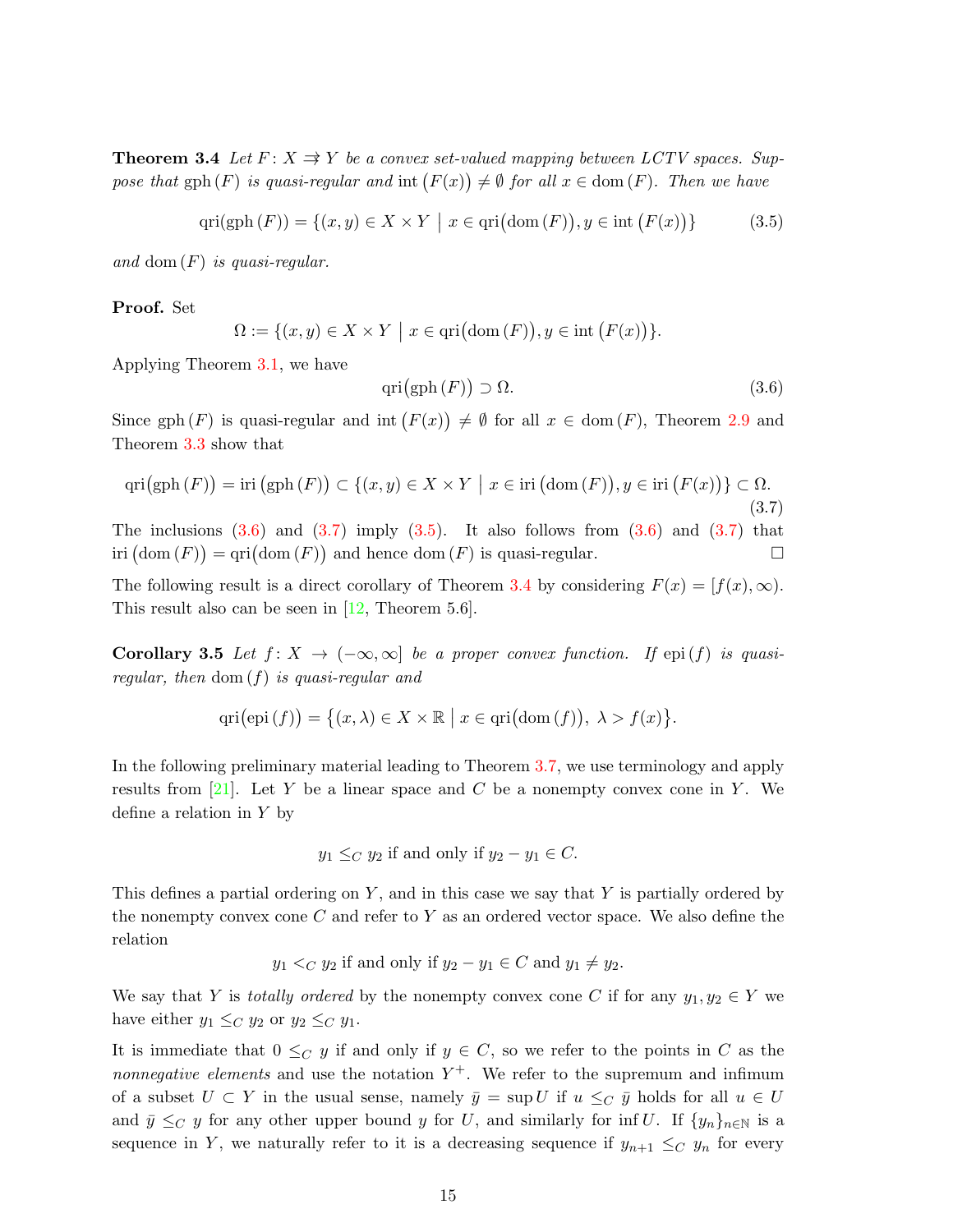$n \in \mathbb{N}$ . Finally, a decreasing, nonnegative sequence  $\{p_n\}_{n\in\mathbb{N}} \subset Y^+$  converges in order to 0 if  $0 = \inf_{n \in \mathbb{N}} \{p_n\}$  in which case we write  $p_n \downarrow_C 0$ . Such sequences are used to define a general notion of order convergence  $y_n \rightarrow_C y$  in ordered vector spaces [\[21,](#page-27-10) Theorem 16.1].

Let  $f: X \to Y$  be a function between LCTV spaces, where Y is partially ordered by a nonempty convex cone C. We define the  $C$ -domain and the  $C$ -epigraph of f as follows:

$$
\text{dom } C(f) := \{ x \in X \mid \exists y \in Y \text{ with } f(x) <_C y \},
$$
\n
$$
\text{epi } C(f) := \{ (x, y) \in X \times Y \mid x \in \text{dom } C(f), f(x) \leq_C y \}.
$$

The function f is said to be C-proper if dom  $C(f) \neq \emptyset$ . We say that f is C-convex if for all  $x_1, x_2 \in \text{dom } C(f)$  and  $\lambda \in [0, 1]$  one has

$$
f(\lambda x_1 + (1 - \lambda)x_2) \leq_C \lambda f(x_1) + (1 - \lambda)f(x_2).
$$

**Lemma 3.6** Let X and Y be LCTV spaces with Y is partially ordered by a nonempty convex cone C and let  $f: X \to Y$  be a C-proper function. Then f is C-convex if and only if epi  $_C(f)$  is a convex subset of  $X \times Y$ .

**Proof.** Suppose that f is C-convex. Picking any  $(x_1, y_1), (x_2, y_2) \in \text{epi}_C(f)$  and  $\lambda \in [0, 1]$ , we will show that

<span id="page-16-2"></span>
$$
\lambda(x_1, y_1) + (1 - \lambda)(x_2, y_2) \in \text{epi}_C(f). \tag{3.8}
$$

Since  $(x_i, y_i) \in \text{epi } C(f)$ , we have  $y_i - f(x_i) \in C$  for  $i = 1, 2$ . Since C is a convex cone,

<span id="page-16-0"></span>
$$
\lambda y_1 + (1 - \lambda)y_2 - (\lambda f(x_1) + (1 - \lambda)f(x_2)) = \lambda (y_1 - f(x_1)) + (1 - \lambda)(y_2 - f(x_2)) \in C. \tag{3.9}
$$

Since f is C-convex, we have

<span id="page-16-1"></span>
$$
\lambda f(x_1) + (1 - \lambda)f(x_2) - f(\lambda x_1 + (1 - \lambda)x_2) \in C.
$$
 (3.10)

Thus, [\(3.9\)](#page-16-0) and [\(3.10\)](#page-16-1) imply [\(3.8\)](#page-16-2), and hence epi  $_C(f)$  is a convex subset of  $X \times Y$ .

To verify the converse statement, take any  $x_1, x_2 \in \text{dom}(f)$  and  $\lambda \in [0, 1]$ , and we will show that

<span id="page-16-3"></span>
$$
f(\lambda x_1 + (1 - \lambda)x_2) \leq_C \lambda f(x_1) + (1 - \lambda)f(x_2).
$$
 (3.11)

Since  $x_i \in \text{dom}_C(f)$ , we see that  $(x_i, f(x_i)) \in \text{epi}_C(f)$  for  $i = 1, 2$ . By the convexity of  $epi_C(f),$ 

$$
\lambda(x_1, f(x_1)) + (1 - \lambda)(x_2, f(x_2)) = (\lambda x_1 + (1 - \lambda)x_2, \lambda f(x_1) + (1 - \lambda)f(x_2)) \in \text{epi}_{C}(f).
$$

Therefore, the definition of epi  $_C(f)$  implies [\(3.11\)](#page-16-3) and the lemma has been proved.

The following result gives us a representation of the intrinsic interior of C-epigraph for a Cproper convex function between LCTV spaces. To achieve equality, we restrict our attention to Archimedean ordered vector spaces which have the property that  $n^{-1}y \downarrow_C 0$  whenever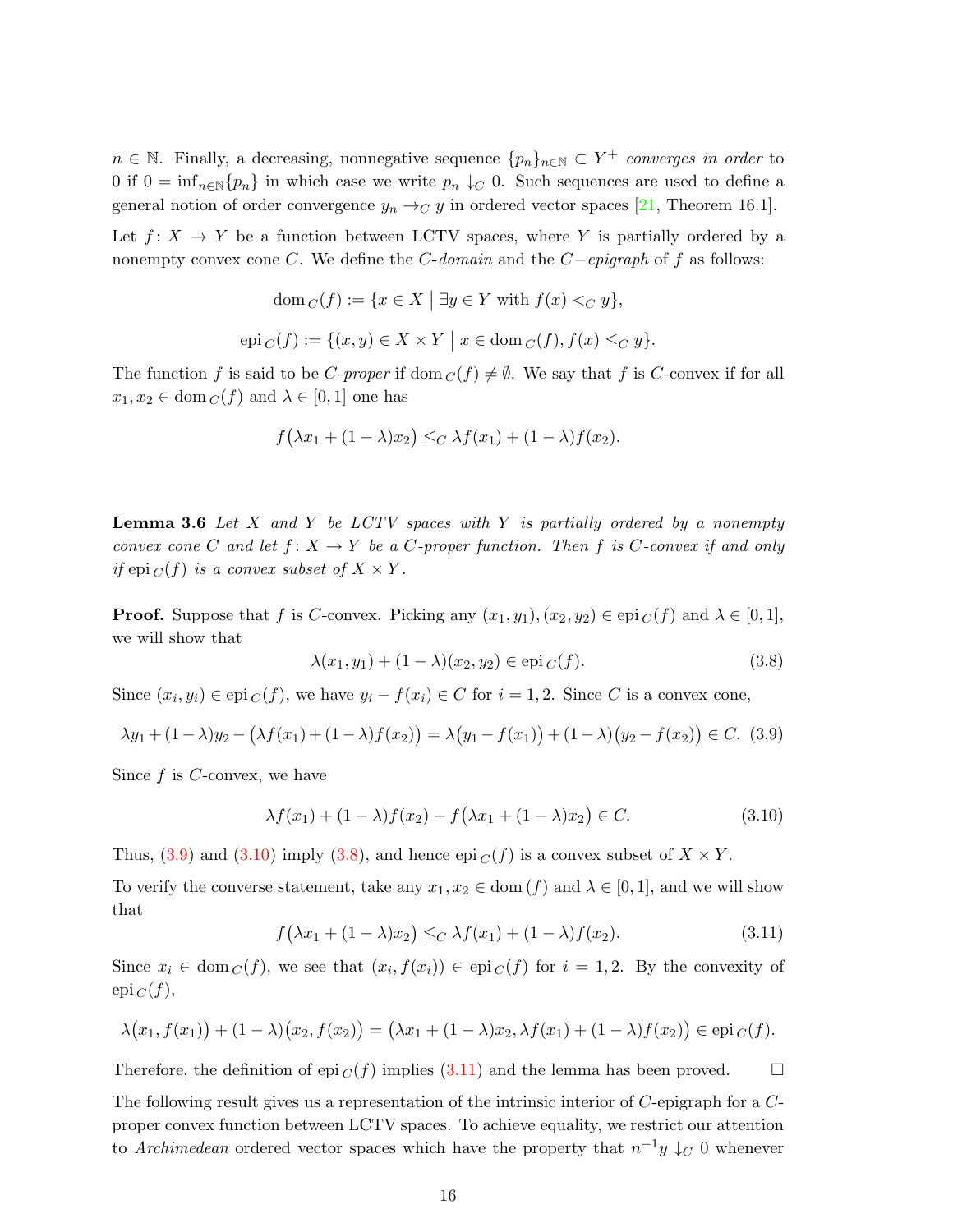$y \in Y^+$ . This is not true in general even if Y is totally ordered. For example, consider  $Y = \mathbb{R}^2$  with the lexicographical partial ordering which is induced by the nonempty convex cone

<span id="page-17-3"></span>
$$
C = \{(x, y) \in \mathbb{R}^2 \mid 0 < x\} \cup \{(0, y) \in \mathbb{R}^2 \mid 0 \le y\}. \tag{3.12}
$$

In this case, the sequence corresponding to  $p_n = n^{-1}(1,1)$  where  $n \in \mathbb{N}$  is a decreasing, nonnegative sequence but  $(0,0) \leq_C (0,m) \leq_C p_n$  for every  $m, n \in \mathbb{N}$ . The origin  $(0,0)$  is a lower bound for for  $\{p_n\}$  but  $(0, 0) \neq \inf_{n \in \mathbb{N}}\{p_n\}$ . In fact,  $\inf_{n \in \mathbb{N}}\{p_n\}$  does not exist even though the sequence  $\{p_n\}$  is bounded below. This example shows that in a non-Archimedean ordered vector space Y, it is not true in general that  $y_n \to_C y$  in Y and  $\alpha_n \to \alpha$  in R gives  $\alpha_n y_n \to_C \alpha y$  in Y. However, this is true if Y is Archimedean [\[21,](#page-27-10) Section 16], and we will use this property in the next result.

<span id="page-17-0"></span>**Theorem 3.7** Let X and Y be LCTV spaces, let Y be partially ordered by a nonempty convex cone C, and let  $f: X \to Y$  be a C-proper convex function. Then we have

<span id="page-17-1"></span>
$$
\text{iri}\left(\text{epi}\,c(f)\right) \subset \left\{(x,y) \in X \times Y \mid x \in \text{iri}\left(\text{dom}\,c(f)\right),\ f(x) <_{C} y\right\}.\tag{3.13}
$$

If in addition Y is totally ordered by  $C$  and is Archimedean, then

<span id="page-17-2"></span>
$$
iri(\text{epi }_{C}(f)) = \{(x, y) \in X \times Y \mid x \in iri(\text{dom }_{C}(f)), f(x) <_{C} y\}. \tag{3.14}
$$

**Proof.** Denoting by  $\Omega$  the set on the right-hand side of [\(3.13\)](#page-17-1). Let us first verify the in-clusion [\(3.13\)](#page-17-1). Pick any  $(\bar{x}, \bar{y}) \in \text{iri}(\text{epi }_C(f))$  and first check that  $\bar{x} \in \text{iri}(\text{dom }_C(f))$ . Fixing  $x \in \text{dom}_C(f)$  with  $x \neq \bar{x}$ , we get  $(x, y) \in \text{epi}_C(f)$ , where  $y := f(x)$ . Then Proposition [2.3](#page-3-2) ensures the existence of  $(u, v) \in epi_C(f)$  such that

$$
(\bar{x},\bar{y})\in ((x,y),(u,v)),
$$

which shows that  $\bar{x} \in (x, u)$ . Applying Proposition [2.3](#page-3-2) again yields  $\bar{x} \in \text{iri}(\text{dom } C(f)).$ 

Let us now show that  $f(\bar{x}) <_{C} \bar{y}$ . Arguing by contradiction, suppose that  $\bar{y} = f(\bar{x})$  and take any  $(\bar{x}, \tilde{y}) \in \text{epi}_{C}(f)$  with  $f(\bar{x}) <_{C} \tilde{y}$ . Thus,  $(\bar{x}, \tilde{y}) \neq (\bar{x}, \bar{y}) = (\bar{x}, f(\bar{x}))$ . Then it follows from Proposition [2.3](#page-3-2) that there exists  $(\bar{u}, \bar{v}) \in epi_C(f)$  such that  $(\bar{x}, f(\bar{x})) \in ((\bar{x}, \tilde{y}), (\bar{u}, \bar{v})),$ and hence we can find  $t_0 \in (0, 1)$  such that

$$
\bar{x} = t_0 \bar{x} + (1 - t_0) \bar{u}
$$
 and  $\bar{y} = t_0 \tilde{y} + (1 - t_0) \bar{v}$ .

Employing the  $C$ -convexity of  $f$  shows that

$$
t_0\tilde{y} + (1 - t_0)\bar{v} = \bar{y} = f(\bar{x}) \leq_C t_0 f(\bar{x}) + (1 - t_0)f(\bar{u}) <_C t_0\tilde{y} + (1 - t_0)f(\bar{u})
$$

thus verifying that  $\bar{v} <_{C} f(\bar{u})$ , and hence  $(\bar{u}, \bar{v}) \notin e^{i\sigma}$  (f). The obtained contradiction tells us that  $f(\bar{x}) <_{C} \bar{y}$  and therefore justifies [\(3.13\)](#page-17-1).

We now suppose that Y is totally ordered by C and is Archimedean. To prove  $(3.14)$ , fix any  $(\bar{x}, \bar{y}) \in \Omega$  giving us  $\bar{x} \in \text{iri}(\text{dom } C(f))$  and  $f(\bar{x}) <_C \bar{y}$ . Picking now any  $(x, y) \in \text{epi } C(f)$ with  $(x, y) \neq (\bar{x}, \bar{y})$ , let us verify the existence of  $(\bar{u}, \bar{v}) \in epi_C(f)$  for which

$$
(\bar{x}, \bar{y}) \in ((x, y), (\bar{u}, \bar{v}))
$$

.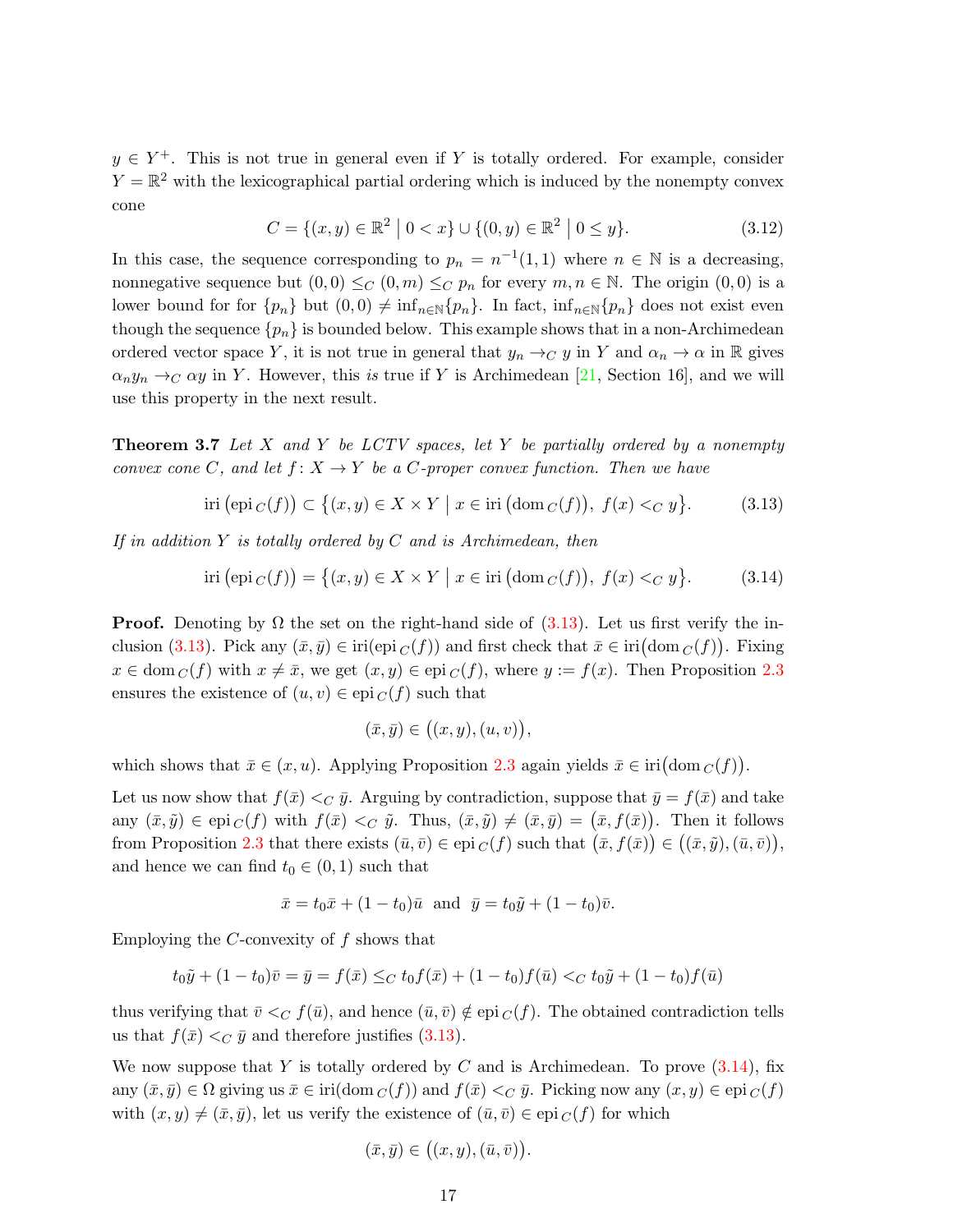To proceed, we consider following two cases:

**Case 1:**  $x \neq \bar{x}$ . Since  $\bar{x} \in \text{iri}(\text{dom } C(f))$  and  $\bar{x} \neq x \in \text{dom } C(f)$ , there exists  $\tilde{x} \in \text{dom } C(f)$ such that  $\bar{x} \in (x, \tilde{x})$ . Choose  $\tilde{y} \in Y$  satisfying

<span id="page-18-0"></span>
$$
(\bar{x}, \bar{y}) \in ((x, y), (\tilde{x}, \tilde{y})) \tag{3.15}
$$

and we will find  $(\bar{u}, \bar{v}) \in ((\bar{x}, \bar{y}),(\tilde{x}, \tilde{y}))$  with  $(\bar{u}, \bar{v}) \in \text{epi }_C(f)$ . Arguing by contradiction, suppose that for every  $(u, v) \in ((\bar{x}, \bar{y}), (\tilde{x}, \tilde{y}))$  we have  $(u, v) \notin$  epi  $_C(f)$ , i.e.,  $v <_C f(u)$  since Y is totally ordered. Fix any  $t \in (0,1)$  and define the t-dependent elements

$$
u_t := t\tilde{x} + (1-t)\bar{x}
$$
 and  $v_t := t\tilde{y} + (1-t)\bar{y}$ ,

for which we get  $(u_t, v_t) \in ((\bar{x}, \bar{y}), (\tilde{x}, \tilde{y}))$ . The C-convexity of f ensures that

$$
t\tilde{y} + (1-t)\bar{y} = v_t \langle C f(u_t) \rangle \langle C t f(\tilde{x}) + (1-t)f(\bar{x}) \rangle \langle C t f(\tilde{x}) + (1-t)\bar{y}.
$$

Since Y is Archimedean, letting  $t \downarrow 0$  shows that  $\bar{y} = f(\bar{x})$ , a contradiction that verifies the existence of a pair  $(\bar{u}, \bar{v})$  with

<span id="page-18-1"></span>
$$
(\bar{u}, \bar{v}) \in ((\bar{x}, \bar{y}), (\tilde{x}, \tilde{y})) \tag{3.16}
$$

and  $(\bar{u}, \bar{v}) \in \text{epi}_{\mathcal{C}}(f)$ . Equations [\(3.15\)](#page-18-0) and [\(3.16\)](#page-18-1) give that  $(\bar{x}, \bar{y}) \in ((x, y), (\bar{u}, \bar{v}))$ , and so it follows from Proposition [2.3](#page-3-2) that  $(\bar{x}, \bar{y}) \in \text{iri}(\text{epi }_{C}(f))$ . Therefore, we have [\(3.14\)](#page-17-2).

**Case 2:**  $x = \bar{x}$ . Since  $(x, y) \neq (\bar{x}, \bar{y})$ , we have  $y \neq \bar{y}$ . We will show that there exists  $\bar{v} \in Y$ such that  $(\bar{x}, \bar{v}) \in epi_C(f)$  and  $\bar{y} \in (y, \bar{v})$ . To arrive at a contradiction, suppose that for any  $v \in Y$  with  $\bar{y} \in (y, v)$  we have  $(\bar{x}, v) \notin \text{epi}_C(f)$ , i.e.  $v \leq_C f(\bar{x})$  since Y is totally ordered. Fix any  $t \in (0, 1)$  and define the t-dependent element

$$
v_t = \frac{1}{t}\bar{y} + \frac{t-1}{t}y.
$$

Then  $\bar{y} \in (y, v_t)$  and hence

$$
\frac{1}{t}\bar{y} + \frac{t-1}{t}y = v_t <_{C} f(\bar{x}).
$$

Again since Y is Archmidean, letting  $t \to 1$  shows that  $\bar{y} \leq_C f(\bar{x})$ . This contradiction shows that there exists  $(\bar{x}, \bar{v}) \in epi_C(f)$  such that  $(\bar{x}, \bar{y}) \in ((x, y), (\bar{x}, \bar{v}))$  and hence  $(\bar{x}, \bar{y}) \in$ iri  $(\text{epi }_{C}(f))$  and the theorem is proved.

The following counterexamples show that the equality [\(3.14\)](#page-17-2) can fail if an ordered vector space is not totally ordered or is not Archimedean.

**Example 3.8** Consider  $f: \mathbb{R} \to \mathbb{R}^2$  given by  $f(x) := (0,0)$  for all  $x \in \mathbb{R}$  and the nonempty convex cone

$$
C := \mathbb{R}^2_+ = \{ (y, z) \in \mathbb{R}^2 \mid 0 \le x, 0 \le y \}.
$$

Suppose that  $\mathbb{R}^2$  is partially ordered by C. Then we can see that  $\text{dom } C(f) = \mathbb{R}$ , epi  $C(f) =$  $\mathbb{R} \times C$ , and the resuting ordering is not total however  $\mathbb{R}^2$  with this partial ordering is Archimedean. One has

$$
\text{iri}(\text{epi}_C(f)) = \mathbb{R} \times \text{int } C = \mathbb{R} \times \{(y, z) \in \mathbb{R}^2 \mid 0 < y, 0 < z\}
$$
\n
$$
\neq \mathbb{R} \times C \setminus \{(0, 0)\}
$$
\n
$$
= \mathbb{R} \times \{(y, z) \in \mathbb{R}^2 \mid 0 \le y, 0 \le z, (y, z) \ne (0, 0)\}
$$
\n
$$
= \{(x, y, z) \in \mathbb{R}^3 \mid x \in \text{iri}(\text{dom } C(f)), f(x) <_{C} (y, z)\}.
$$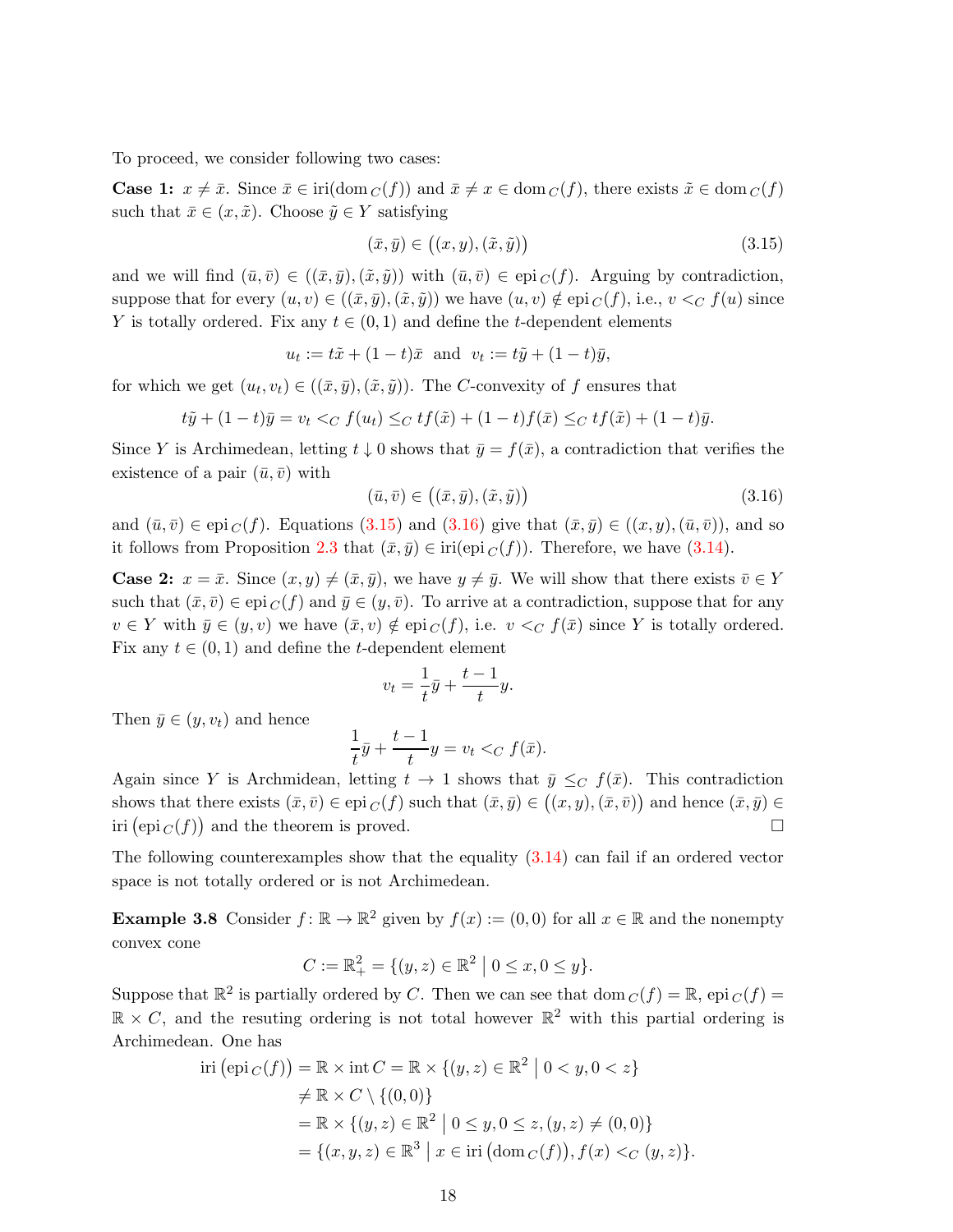Furthermore, consider the same function  $f$  and the lexicographical partial ordering on  $\mathbb{R}^2$  which is induced by the nonempty convex cone C defined in [\(3.12\)](#page-17-3). Here we have  $dom_C(f) = \mathbb{R},$  epi  $_C(f) = \mathbb{R} \times C$ , and the resulting ordered vector space is totally ordered however is not Archimedean. Here too, one has

$$
\text{iri}(\text{epi}_C(f)) = \mathbb{R} \times \text{int } C = \mathbb{R} \times \{(y, z) \in \mathbb{R}^2 \mid 0 < y\} \\
\neq \mathbb{R} \times C \setminus \{(0, 0)\} \\
= \mathbb{R} \times \left(\{(x, y) \in \mathbb{R}^2 \mid 0 < x\} \cup \{(0, y) \in \mathbb{R}^2 \mid 0 < y\}\right) \\
= \{(x, y, z) \in \mathbb{R}^3 \mid x \in \text{iri}(\text{dom } C(f)), f(x) <_{C} (y, z)\}.
$$

The following result is a direct corollary of Theorem [3.7](#page-17-0) by considering  $Y = \mathbb{R}, C = [0, \infty)$ . This result also can be seen in [\[12,](#page-26-12) Theorem 5.4].

**Corollary 3.9** Let  $f: X \to (-\infty, \infty]$  be a proper convex function. Then we have

$$
iri\left(\mathrm{epi}\left(f\right)\right) = \big\{(x,\lambda) \in X \times \mathbb{R} \mid x \in \mathrm{iri}\left(\mathrm{dom}\left(f\right)\right), \ \lambda > f(x)\big\}.
$$

## 4 Convex Separation via Extended Relative Interiors and Fenchel-Rockafellar Theorem in LCTV Spaces

In this section we derive enhanced versions of convex separation theorems for nonsolid sets in LCTV spaces under extended relative interiority assumptions. Then we study the Fenchel-Rockafellar theorem in the general framework of LCTV spaces. Our goal is to establish new sufficient conditions which guarantee the validity of  $(1.1)$  for functions defined on LCTV spaces.

Before establishing the main convex separation theorem for two nonsolid sets in terms of their extended relative interiors in LCTV spaces, we present some calculus rules involving both intrinsic relative and quasi-relative interiors of convex sets; see [\[4,](#page-26-13) Lemma 3.3, Lemma 3.4, and Lemma 3.6]. These rules are of their own interest while being instrumental to derive the aforementioned convex separation theorem.

**Theorem 4.1** Let  $A: X \to Y$  be a linear continuous mapping between two LCTV spaces, and let  $\Omega \subset X$  be a convex set. The following assertions hold:

(a) We always have the inclusions

<span id="page-19-0"></span>
$$
A\big(\mathrm{iri}\,(\Omega)\big) \subset \mathrm{iri}\,\big(A(\Omega)\big) \text{ and } A\big(\mathrm{qri}(\Omega)\big) \subset \mathrm{qri}\big(A(\Omega)\big). \tag{4.1}
$$

(b) If iri  $(\Omega) \neq \emptyset$ , then we have the equality

<span id="page-19-3"></span><span id="page-19-1"></span> $A\bigl(\text{iri}\,(\Omega)\bigr) = \text{iri}\, (A(\Omega))$  $(4.2)$ 

(c) If  $\text{qri}(\Omega) \neq \emptyset$  and if the set  $A(\Omega)$  is quasi-regular, then

<span id="page-19-2"></span>
$$
A(\text{qri}(\Omega)) = \text{qri}(A(\Omega)).\tag{4.3}
$$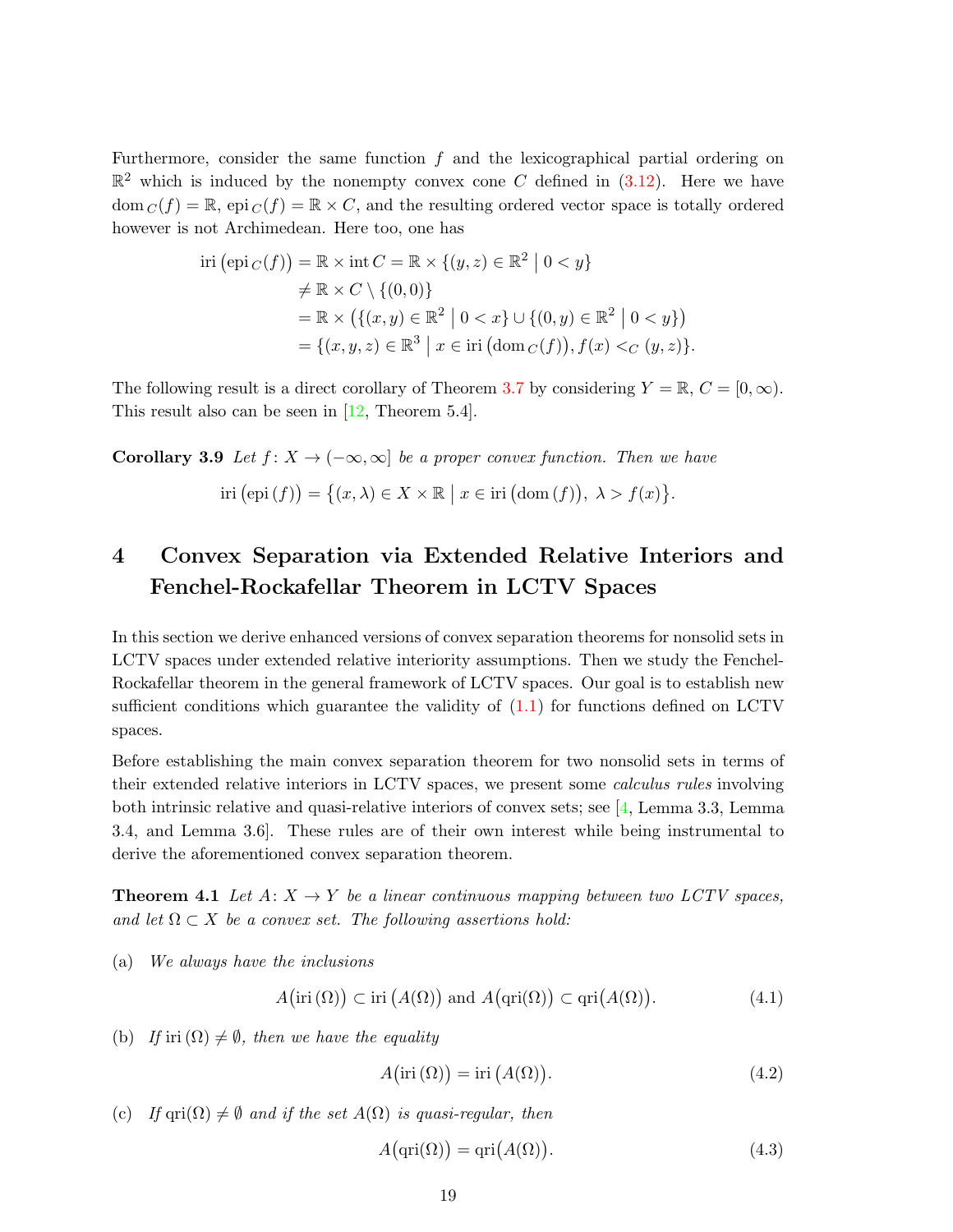**Proof.** First we verify assertion (a). Fix any  $\bar{x} \in \text{iri}(\Omega)$  and get that cone $(\Omega - \bar{x})$  is a linear subspace of  $X$ . The linearity of  $A$  shows that

$$
cone(A(\Omega) - A(\bar{x})) = A (cone(\Omega - \bar{x}))
$$

is a linear subspace of Y. Thus  $A(\bar{x}) \in \text{iri}(A(\Omega))$ . This justifies the first inclusion in [\(4.1\)](#page-19-0). Now, pick any  $\bar{x} \in \text{qri}(\Omega)$  and deduce from  $(2.3)$  that  $N(\bar{x}; \Omega)$  is a subspace of  $X^*$ . Then take  $y^* \in N(A(\bar{x}); A(\Omega))$  meaning that  $\langle y^*, A(x) - A(\bar{x}) \rangle \leq 0$  for all  $x \in \Omega$ , which tells us that  $A^*(y^*) \in N(\bar{x}; \Omega)$ . By the subspace property of  $N(\bar{x}; \Omega)$  we get that  $-A^*(y^*) \in N(\bar{x}; \Omega)$ , which is equivalent to  $-y^* \in N(A(\bar{x}); A(\Omega))$ . Thus the normal cone  $N(A(\bar{x}); A(\Omega))$  is a subspace of  $Y^*$ , and so  $A(\bar{x}) \in \text{qri}(A(\Omega))$  by [\(2.3\)](#page-5-1). This verifies [\(4.1\)](#page-19-0).

To justify assertion (b), it suffices to check the reverse inclusion " $\supset$ " in [\(4.2\)](#page-19-1) under the assumption that iri  $(\Omega) \neq \emptyset$ . Fix  $\bar{x} \in \text{iri}(\Omega)$  and set  $\bar{y} := A(\bar{x})$ . It follows from [\(4.1\)](#page-19-0) that  $\bar{y} \in \text{iri}(A(\Omega))$ . Fix any  $y \in \text{iri}(A(\Omega))$ . If  $y = \bar{y}$ , then  $y \in A(\text{iri}(\Omega))$ . In the case where  $y \neq \bar{y}$ , Proposition [2.3](#page-3-2) shows that there exists  $u \in A(\Omega)$  such that  $y \in (u, \bar{y})$ . Pick  $\tilde{x} \in \Omega$ such that  $A(\tilde{x}) = u$  and get

$$
y = tu + (1 - t)\bar{y} = tA(\tilde{x}) + (1 - t)A(\bar{x}) = A(t\tilde{x} + (1 - t)\bar{x})
$$

for some  $t \in (0,1)$ . Since  $\bar{x} \in \text{iri}(\Omega)$  and  $\tilde{x} \in \Omega$ , Proposition [2.13\(](#page-9-1)b) shows that  $(\tilde{x}, \bar{x}] \subset \Omega$ iri ( $\Omega$ ). Thus,  $x_t := t\tilde{x} + (1-t)\bar{x} \in \text{iri}(\Omega)$  satisfies  $y = A(x_t)$ . It follows that  $y \in A(\text{iri}(\Omega))$ .

Finally, we prove the inclusion "⊃" in assertion (c) under the assumptions that  $\text{qri}(\Omega) \neq \emptyset$ and  $A(\Omega)$  is quasi-regular. Fix  $\bar{x} \in \text{iri}(\Omega)$  and set  $\bar{y} := A(\bar{x})$ . By the second inclusion in (a) we have  $\bar{y} = A(\bar{x}) \in A(\text{qri}(\Omega)) \subset \text{qri}(A(\Omega))$ . Fix any  $y \in \text{qri}(A(\Omega)) = \text{iri}(A(\Omega))$ . If  $y = \bar{y}$ , then  $y \in A(\text{qri}(\Omega))$ . If  $y \neq \bar{y}$ , by Proposition [2.3](#page-3-2) there exists  $u \in A(\Omega)$  such that  $y \in (u, \bar{y})$ . Pick  $\tilde{x} \in \Omega$  such that  $A(\tilde{x}) = u$  and get

<span id="page-20-2"></span>
$$
y = tu + (1 - t)\bar{y} = tA(\tilde{x}) + (1 - t)A(\bar{x}) = A(t\tilde{x} + (1 - t)\bar{x})
$$

for some  $t \in (0,1)$ . Then  $y = A(x_t)$ , where  $x_t := t\tilde{x} + (1-t)\bar{x}$   $\in$   $\text{qri}(\Omega)$  by Proposi-tion [2.13\(](#page-9-1)c). Thus,  $y \in A(\text{qri}(\Omega))$ , which completes the proof.

The next theorem presents the major separation result for two nonsolid convex sets in arbitrary LCTV spaces.

**Theorem 4.2** Let  $\Omega_1$  and  $\Omega_2$  be convex subsets of an LCTV space X. Assume that  $\text{qri}(\Omega_1) \neq \emptyset$ ,  $\text{qri}(\Omega_2) \neq \emptyset$ , and the set difference  $\Omega_1 - \Omega_2$  is quasi-regular. Then the sets  $\Omega_1$ and  $\Omega_2$  are properly separated if and only if

<span id="page-20-1"></span>
$$
qri(\Omega_1) \cap qri(\Omega_2) = \emptyset. \tag{4.4}
$$

**Proof.** First we verify that the assumptions of the theorem ensure that

<span id="page-20-0"></span>
$$
qri(\Omega_1 - \Omega_2) = qri(\Omega_1) - qri(\Omega_2).
$$
\n(4.5)

Indeed, define the linear continuous mapping  $A: X \times X \to X$  by  $A(x, y) := x - y$  and let  $\Omega := \Omega_1 \times \Omega_2$ . It is easy to check that  $\text{qri}(\Omega) = \text{qri}(\Omega_1) \times \text{qri}(\Omega_2)$ , and thus  $\text{qri}(\Omega) \neq \emptyset$ under the assumptions made. Applying formula  $(4.3)$  from Theorem  $4.1(c)$  $4.1(c)$  gives us

$$
qri(\Omega_1 - \Omega_2) = qi(A(\Omega)) = A(qri(\Omega)) = qri(\Omega_1) - qi(\Omega_2),
$$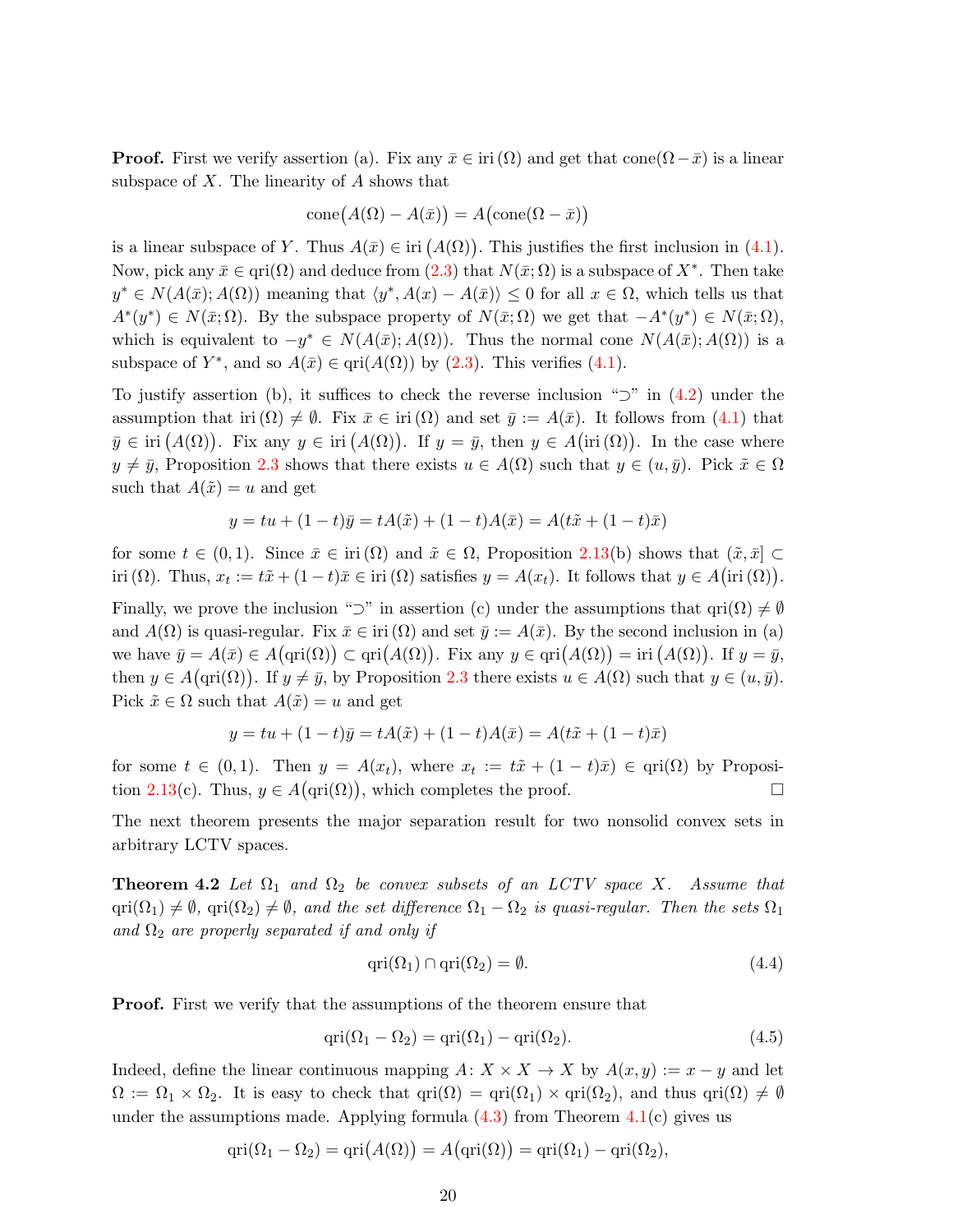and thus we arrive at the claimed equality [\(4.5\)](#page-20-0).

Consider further the set difference  $\Omega := \Omega_1 - \Omega_2$  and get from [\(4.5\)](#page-20-0) that condition [\(4.4\)](#page-20-1) reduces to

$$
0 \notin \text{qri}(\Omega_1 - \Omega_2) = \text{qri}(\Omega_1) - \text{qri}(\Omega_2),
$$

and hence  $0 \notin \text{qri}(\Omega_1 - \Omega_2) = \text{qri}(\Omega)$  under the fulfillment of [\(4.4\)](#page-20-1). Then Proposition [2.8](#page-5-3) tells us that the sets  $\Omega$  and  $\{0\}$  are properly separated, which clearly ensures the proper separation of the sets  $\Omega_1$  and  $\Omega_2$ .

To verify the opposite implication, suppose that  $\Omega_1$  and  $\Omega_2$  are properly separated, which implies that the sets  $\Omega = \Omega_1 - \Omega_2$  and  $\{0\}$  are properly separated as well. Then using Proposition [2.8](#page-5-3) and Theorem [4.1](#page-19-3) yields

$$
0 \notin \text{qri}(\Omega) = \text{qri}(\Omega_1 - \Omega_2) = \text{qri}(\Omega_1) - \text{qri}(\Omega_2),
$$

and thus qri $(\Omega_1) \cap \text{qri}(\Omega_2) = \emptyset$ , which completes the proof.

The following result presents a proper separation theorem in LCTV spaces via relative interior.

**Corollary 4.3** Let  $\Omega_1$  and  $\Omega_2$  be nonempty convex subsets of X. Suppose that  $\text{ri}(\Omega_1) \neq \emptyset$ ,  $\text{ri}(\Omega_2) \neq \emptyset$ , and  $\text{ri}(\Omega_1 - \Omega_2) \neq \emptyset$ . Then  $\Omega_1$  and  $\Omega_2$  can be properly separated if and only if

$$
\mathrm{ri}\,(\Omega_1)\cap\mathrm{ri}\,(\Omega_2)=\emptyset.
$$

**Proof.** Applying Theorem [2.9,](#page-6-5) one has  $\text{qri}(\Omega_1) = \text{iri}(\Omega_1) = \text{ri}(\Omega_1) \neq \emptyset$ ,  $\text{qri}(\Omega_2) = \text{iri}(\Omega_2)$ ri  $(\Omega_2) \neq \emptyset$ , and  $\Omega_1 - \Omega_2$  is quasi-regular. Theorem [4.2](#page-20-2) gives the conclusion of this corollary.  $\Box$ 

It is more convenient in this subsection to consider the primal optimization problem in the following difference form:

<span id="page-21-0"></span>minimize 
$$
f(x) - g(x)
$$
 subject to  $x \in X$ , (4.6)

where  $f: X \to (-\infty, \infty]$  is a proper convex function, while  $g: X \to [-\infty, \infty)$  is a proper concave function, i.e., such that the function  $-g$  is proper convex. Note that [\(4.6\)](#page-21-0) is a minimization problem with the convex objective  $f + (-g)$ .

As seen above and will be seen in the sequel, the quasi-regularity of convex sets is needed for the fulfillment of many important results. Theorem [2.9](#page-6-5) tells us the quasi-regularity of a convex set  $\Omega$  holds in LCTV spaces if ri  $(\Omega) \neq \emptyset$  (in particular, for nonempty convex sets in finite-dimensions), and of course if  $\Omega$  is a solid convex set. Next we reveal yet another general infinite-dimensional setting where convex sets are quasi-regular.

Now we recall the definition of the Fenchel conjugate of extended-real-valued functions. This concept plays a central role in convex analysis and convex optimization.

**Definition 4.4** Let  $f: X \to (-\infty, \infty]$  be a convex function and let  $g: X \to [-\infty, \infty)$  be a concave function.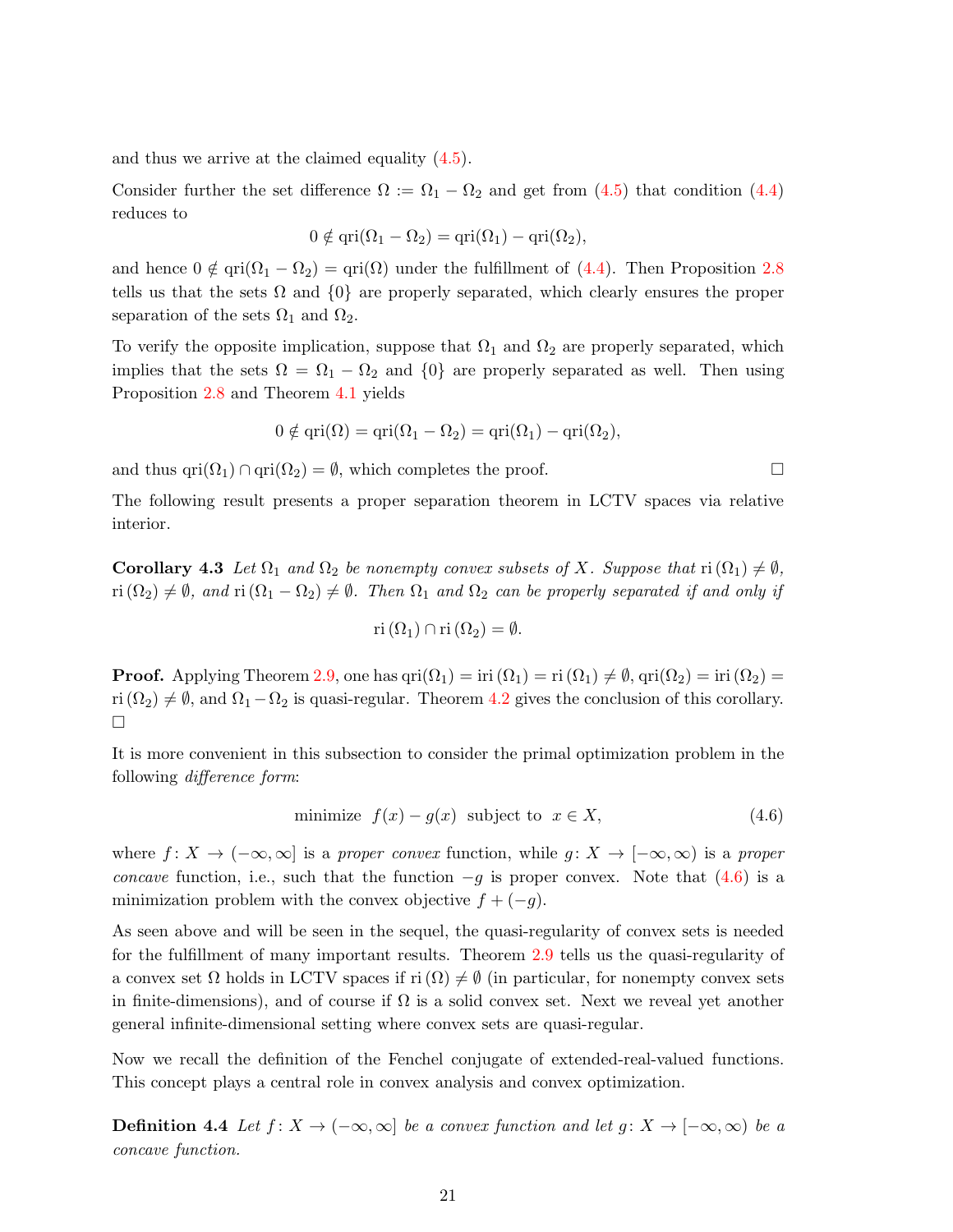(a) The CONVEX FENCHEL CONJUGATE of f is the function  $f^*: X^* \to [-\infty, \infty]$  given by

$$
f^*(x^*) := \sup \{ \langle x^*, x \rangle - f(x) \mid x \in X \}, \ x^* \in X^*.
$$

(b) The CONCAVE FENCHEL CONJUGATE of g is the function  $g_* : X^* \to [-\infty, \infty]$  given by

$$
g_*(x^*):=\inf\{\langle x^*,x\rangle - g(x) \ | \ x\in X\}, \ x^*\in X^*.
$$

Note that if dom  $(f) \neq \emptyset$ , then  $f^*$ :  $X^* \to (-\infty, \infty]$  is a convex function and

$$
f^*(x^*) = \sup\{\langle x^*, x \rangle - f(x) \mid x \in \text{dom}(f)\}, \ x^* \in X^*.
$$

<span id="page-22-1"></span>Before the formulation and proof of the main duality theorem given below, we present the following simple lemma about some properties of intrinsic relative and quasi-relative interiors as well as quasi-regularity of convex sets that are taken from Definition [2.2.](#page-3-1)

**Lemma 4.5** Let  $\Omega$  be a convex subset of an LCTV space X, and let  $q \in X$ . Then we have:

- (a) iri  $(q + \Omega) = q + \text{iri}(\Omega)$ .
- (b)  $\text{qri}(q + \Omega) = q + \text{qri}(\Omega)$ .
- (c)  $\Omega$  is quasi-regular if and only if  $\Omega + q$  is quasi-regular.

**Proof.** Fix any  $x \in \Omega$  and observe easily that

$$
\text{cone}(q + \Omega - x) = \text{cone}(\Omega - (x - q)) \text{ and } \overline{\text{cone}}(q + \Omega - x) = \overline{\text{cone}}(\Omega - (x - q)).
$$

Then we deduce from the definitions of iri and qri that  $x \in \text{iri}(q + \Omega)$  if and only if  $x - q \in \text{iri}(\Omega)$ , and that  $x \in \text{qri}(q + \Omega)$  if and only if  $x - q \in \text{qri}(\Omega)$ . This readily verifies both assertions (a) and (b). Assertion (c) follows directly from (a) and (b) and the definition of quasi-regularity.

<span id="page-22-2"></span>Now we are ready to establish the aforementioned duality theorem for problem [\(4.6\)](#page-21-0) written in the difference form.

**Theorem 4.6** Let  $f: X \to (-\infty, \infty]$  be a proper convex function, and let  $g: X \to [-\infty, \infty)$ be a proper concave function defined on an  $LCTV$  space X. Then we have the duality relationship

<span id="page-22-0"></span>
$$
\inf \{ f(x) - g(x) \mid x \in X \} = \sup \{ g_*(x^*) - f^*(x^*) \mid x^* \in X^* \}
$$
\n(4.7)

provided that the following conditions are satisfied simultaneously:

- (a)  $\text{qri}(\text{dom}(f)) \cap \text{qri}(\text{dom}(g)) \neq \emptyset.$
- (b) All the convex sets dom  $(f)$  dom  $(g)$ , epi  $(f)$ , and epi  $(f)$  hypo  $(g)$  are quasi-regular.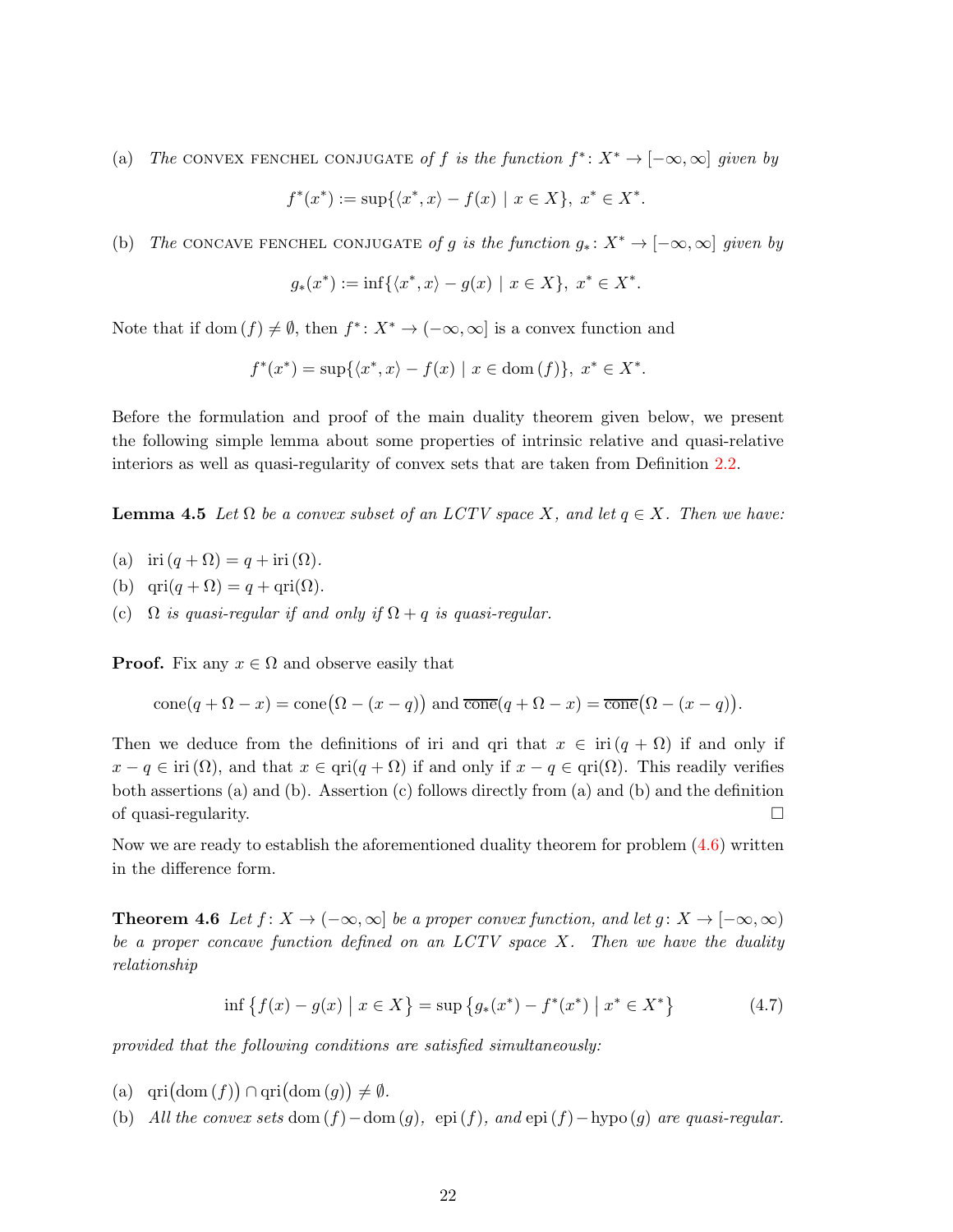**Proof.** Observe first that for any  $x \in X$  and  $x^* \in X^*$  we have the inequalities

$$
f(x) + f^*(x^*) \ge \langle x^*, x \rangle \ge g(x) + g_*(x^*),
$$

which immediately yield the estimate

$$
\inf \{ f(x) - g(x) \mid x \in X \} \ge \sup \{ g_*(x^*) - f^*(x^*) \mid x^* \in X^* \}.
$$

Denoting  $\alpha := \inf\{f(x) - g(x) \mid x \in X\}$ , it is obvious to see that [\(4.7\)](#page-22-0) holds if  $\alpha = -\infty$ . Considering the case where  $\alpha$  is finite, we are going to show that there exists  $\bar{x}^* \in X^*$  such that  $g_*(\bar{x}^*) - f^*(\bar{x}^*) \ge \alpha$ , which would readily justify [\(4.7\)](#page-22-0). To proceed, define the sets

$$
\Omega_1 := \mathrm{epi}\,(f) \text{ and } \Omega_2 := \big\{ (x,\mu) \in X \times \mathbb{R} \mid \mu \le g(x) + \alpha \big\}.
$$

Since the set epi  $(f)$  is quasi-regular, we get by Corollary [3.2](#page-14-6) and Corollary [3.5](#page-15-3) that

$$
\operatorname{qri}(\Omega_2) \supset \big\{ (x,\mu) \in X \times \mathbb{R} \mid x \in \operatorname{qri}(\operatorname{dom}(g)), \ \mu < g(x) + \alpha \big\},\
$$

$$
\operatorname{qri}(\Omega_1) = \big\{ (x,\lambda) \in X \times \mathbb{R} \mid x \in \operatorname{qri}(\operatorname{dom}(f)), \ f(x) < \lambda \big\}.
$$

It follows from the qualification condition  $\text{qri}(\text{dom}(f)) \cap \text{qri}(\text{dom}(g)) \neq \emptyset$  in (a) that  $\text{qri}(\Omega_1) \neq \emptyset$  and  $\text{qri}(\Omega_2) \neq \emptyset$ . Thus  $\text{qri}(\Omega_1 \times \Omega_2) = \text{qri}(\Omega_1) \times \text{qri}(\Omega_2) \neq \emptyset$ ; see [\[5,](#page-26-2) Proposition 2.5]. Using  $f(x) \ge g(x) + \alpha$  for all  $x \in X$  yields

$$
\text{qri}(\Omega_1) \cap \Omega_2 = \emptyset, \text{ and so } \text{qri}(\Omega_1) \cap \text{qri}(\Omega_2) = \emptyset.
$$

Observing further that  $\Omega_2 = \text{hypo}(g) + \{(0, \alpha)\}\)$ , we get

$$
\Omega_1 - \Omega_2 = \text{epi}(f) - \text{hypo}(g) - \{(0, \alpha)\}.
$$

It follows from Lemma [4.5](#page-22-1) and the imposed assumptions in (b) that the set  $\Omega_1 - \Omega_2$  is quasi-regular. This allows us to apply Theorem [4.2,](#page-20-2) which ensures that the sets  $\Omega_1$  and  $\Omega_2$ are properly separated. Thus there exists a pair  $(\bar{u}^*, \bar{\beta}) \in X^* \times \mathbb{R}$  satisfying the following two conditions:

$$
\inf_{(x,\lambda)\in\Omega_1} \left\{ \langle \bar{u}^*, x \rangle + \bar{\beta}\lambda \right\} \ge \sup_{(y,\mu)\in\Omega_2} \left\{ \langle \bar{u}^*, y \rangle + \bar{\beta}\mu \right\},
$$
  

$$
\sup_{(x,\lambda)\in\Omega_1} \left\{ \langle \bar{u}^*, x \rangle + \bar{\beta}\lambda \right\} > \inf_{(y,\mu)\in\Omega_2} \left\{ \langle \bar{u}^*, y \rangle + \bar{\beta}\mu \right\}.
$$

This gives us a constant  $\gamma \in \mathbb{R}$  such that

<span id="page-23-0"></span>
$$
\langle \bar{u}^*, x \rangle + \bar{\beta}\lambda \ge \gamma \ge \langle \bar{u}^*, y \rangle + \bar{\beta}\mu \tag{4.8}
$$

whenever  $(x, \lambda) \in \Omega_1$  and  $(y, \mu) \in \Omega_2$ . If  $\overline{\beta} = 0$ , then we have

$$
\inf_{x \in \text{dom}(f)} \left\{ \langle \bar{u}^*, x \rangle \right\} \ge \sup_{y \in \text{dom}(g)} \left\{ \langle \bar{u}^*, y \rangle \right\},
$$

$$
\sup_{x \in \text{dom}(f)} \left\{ \langle \bar{u}^*, x \rangle \right\} > \inf_{y \in \text{dom}(g)} \left\{ \langle \bar{u}^*, y \rangle \right\}.
$$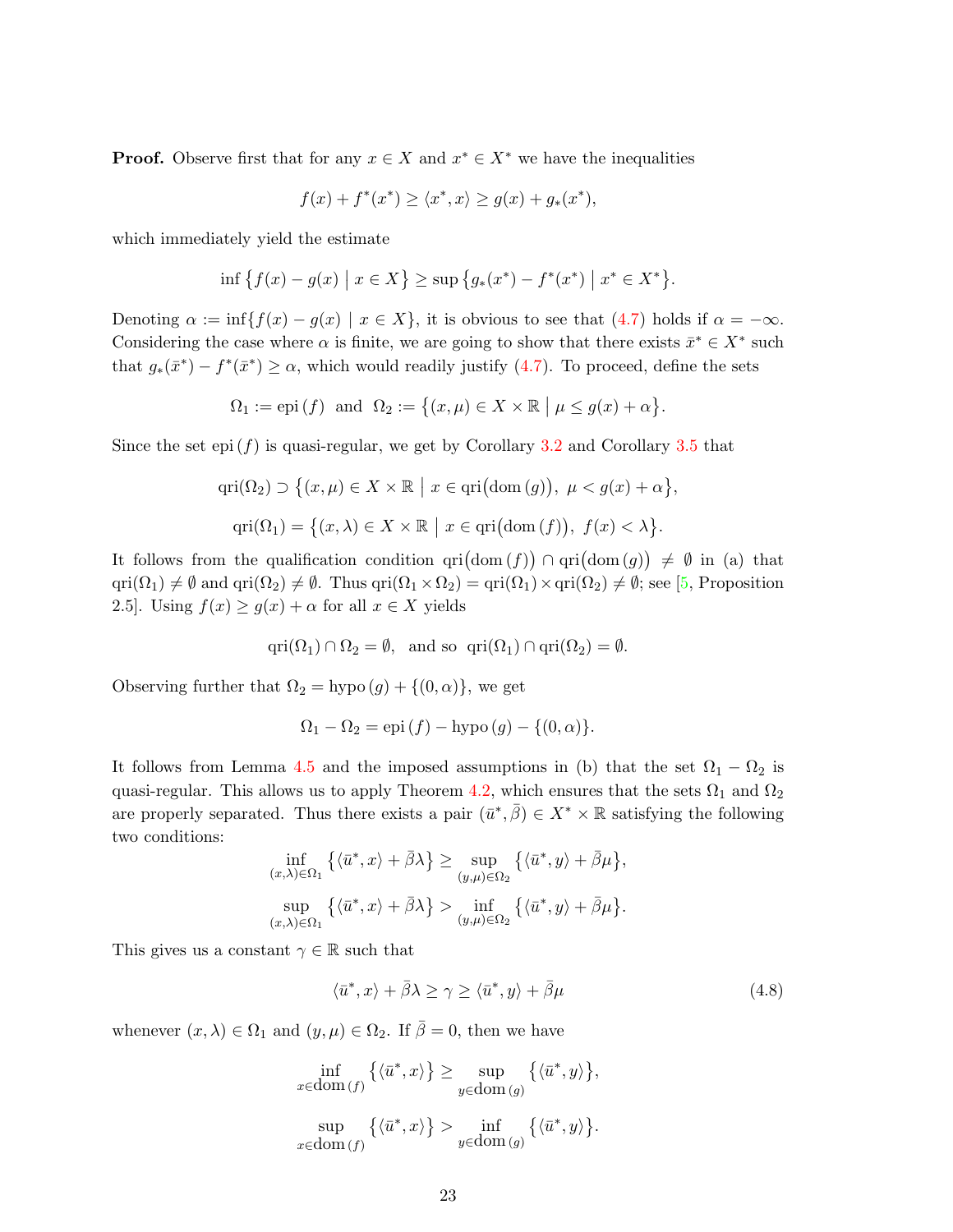Thus the sets dom  $(f)$  and dom  $(g)$  are properly separated, which implies by the characterization of Theorem [4.2](#page-20-2) that

$$
\operatorname{qri}(\operatorname{dom}(f)) \cap \operatorname{qri}(\operatorname{dom}(g)) = \emptyset
$$

under the assumptions made. The obtained contradiction verifies that  $\bar{\beta} \neq 0$ .

It follows from the structure of  $\Omega_1$  that for any fixed  $x_0 \in \text{dom}(f)$  we have  $(x_0, f(x_0)+k) \in$  $\Omega_1$  whenever  $k \in \mathbb{N}$ . Thus we deduce from [\(4.8\)](#page-23-0) that

$$
\langle \bar{u}^*, x_0 \rangle + \bar{\beta} (f(x_0) + k) \ge \gamma
$$
 for all  $k \in \mathbb{N}$ ,

which clearly yields  $\bar{\beta} > 0$ . It also follows from [\(4.8\)](#page-23-0) that

$$
\left\langle \frac{\bar{u}^*}{\bar{\beta}}, x \right\rangle + f(x) \ge \gamma \ge \left\langle \frac{\bar{u}^*}{\bar{\beta}}, y \right\rangle + g(y) + \alpha \text{ for all } x \in \text{dom}(f), y \in \text{dom}(g).
$$

Letting  $\bar{x}^* := -\bar{u}^*/\bar{\beta}$  and  $\bar{\gamma} := -\gamma$  brings us to the inequalities

<span id="page-24-0"></span>
$$
f(x) \ge \langle \bar{x}^*, x \rangle - \bar{\gamma} \text{ and } \langle \bar{x}^*, y \rangle - \bar{\gamma} \ge g(y) + \alpha
$$
  
for all  $x \in \text{dom}(f)$  and all  $y \in \text{dom}(g)$ . (4.9)

The first one in [\(4.9\)](#page-24-0) shows that

$$
\bar{\gamma} \ge \sup \{ \langle \bar{x}^*, x \rangle - f(x) \mid x \in \text{dom}(f) \} = f^*(\bar{x}^*),
$$

while the second inequality in  $(4.9)$  tells us that

$$
\bar{\gamma} + \alpha \le \inf \{ \langle \bar{x}^*, y \rangle - g(y) \mid y \in \text{dom}(g) \} = g_*(\bar{x}^*).
$$

Thus  $\alpha \leq g_*(\bar{x}^*) - f^*(\bar{x}^*)$ , which completes the proof of the theorem.

In the rest of this subsection we present three useful consequences of Theorem [4.6.](#page-22-2) The first result is based on the efficient condition for quasi-regularity via the SNC property from Definition [2.16.](#page-11-2)

Corollary 4.7 Let X be a Hilbert space, and let  $f: X \to (-\infty, \infty]$  and  $g: X \to [-\infty, \infty)$  be as in Theorem [4.6](#page-22-2). Suppose that all the sets dom  $(f)$  –dom  $(g)$ , epi  $(f)$ , and epi  $(f)$  –hypo  $(g)$ are closed and SNC with nonempty intrinsic relative interiors, and that the qualification condition

 $\text{qri}(\text{dom}(f)) \cap \text{qri}(\text{dom}(g)) \neq \emptyset$ 

is satisfied. Then we have the Fenchel duality [\(4.7\)](#page-22-0).

**Proof.** Theorem [2.18](#page-11-3) tells us that the sets dom  $(f)$  – dom  $(q)$ , epi  $(f)$ , and epi  $(f)$  – hypo  $(q)$ are quasi-regular under the imposed assumptions. Applying Theorem [4.6,](#page-22-2) we arrive at the conclusion of the corollary.

<span id="page-24-1"></span>The next consequence of Theorem [4.6](#page-22-2) involves the relative interior notion for convex sets in LCTV spaces defined in [\(2.1\)](#page-2-0). Recall that, in contrast to the case of finite-dimensional spaces, nonempty convex sets may have empty relative interiors in infinite dimensions.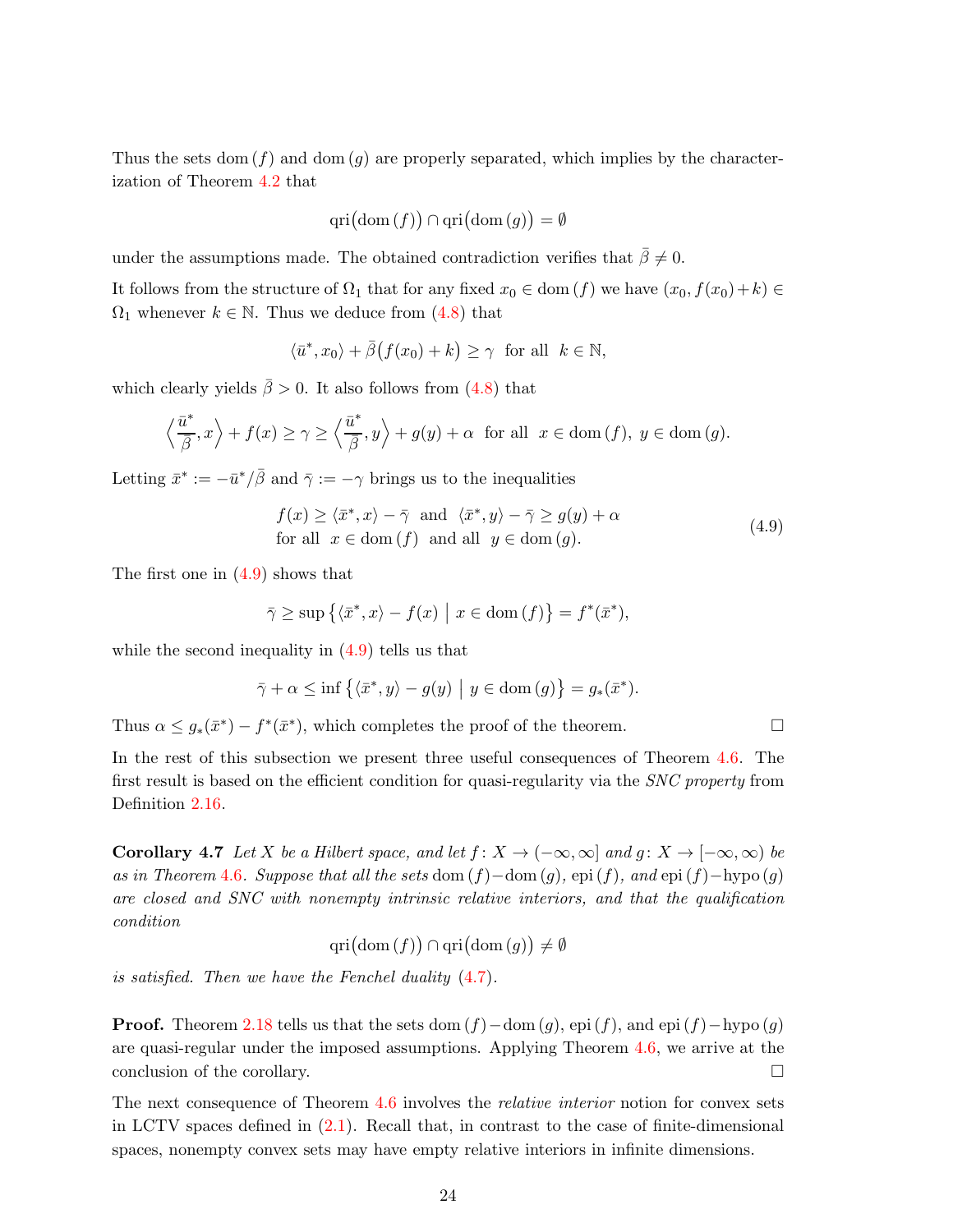**Corollary 4.8** Let X be an LCTV space, and  $f: X \to (-\infty, \infty]$  and  $g: X \to [-\infty, \infty)$  be as in Theorem [4.6](#page-22-2). Suppose that the sets dom  $(f)$  – dom  $(q)$ , epi  $(f)$ , and epi  $(f)$  – hypo  $(q)$ have nonempty relative interiors and that the qualification condition

<span id="page-25-1"></span><span id="page-25-0"></span>
$$
\operatorname{ri}(\operatorname{dom}(f)) \cap \operatorname{ri}(\operatorname{dom}(g)) \neq \emptyset \tag{4.10}
$$

is satisfied. Then we have the Fenchel duality [\(4.7\)](#page-22-0).

**Proof.** Since the sets dom  $(f)$  – dom  $(g)$ , epi  $(f)$ , and epi  $(f)$  – hypo  $(g)$  have nonempty relative interiors, we apply Theorem [2.9](#page-6-5) and conclude that they are quasi-regular. The duality result now follows from Theorem [4.6.](#page-22-2)

As mentioned above, the nonempty relative interior assumptions in Corollary [4.8](#page-24-1) are automatic in finite dimensions. On the other hand, the last corollary below appeals to various equivalent descriptions of nonempty interiors of the sets in question in general LCTV spaces that do not hold automatically in finite dimensions, while the imposed quasi-relative qualification condition is significantly less restrictive than  $(4.10)$  in infinite dimensional spaces.

We will apply the following well-known lemma to obtain the final result.

**Lemma 4.9** Let  $f: X \to (-\infty, \infty]$  be a convex function. The following properties are equivalent:

- (a) f is continuous at some point  $\bar{x} \in X$ .
- (b) f is bounded above on a nonempty open set.
- (c) int  $(\text{epi}(f)) \neq \emptyset$ .
- (d) int  $(\text{dom}(f)) \neq \emptyset$  and f is continuous on int  $(\text{dom}(f))$ .

Corollary 4.10 Let X be an LCTV space, and  $f: X \to (-\infty, \infty]$  and  $g: X \to [-\infty, \infty)$ be as in Theorem [4.6](#page-22-2). Suppose that

$$
\operatorname{qri}(\operatorname{dom}(f)) \cap \operatorname{qri}(\operatorname{dom}(g)) \neq \emptyset,
$$

and that one the following conditions  $(a)$ – $(d)$  is satisfied:

- (a) The functions f and g are continuous at some points of their domains.
- (b) The function f is bounded from above on a nonempty open set, and let the function g is bounded from below on some nonempty open set.
- (c) The epigraph of f and the hypograph of g have nonempty interiors.
- (d) The domains of the functions f and g have nonempty interiors, and these functions are continuous on interiors of the domains.

Then the Fenchel duality relationship [\(4.7\)](#page-22-0) holds.

**Proof.** The assumptions in (c) read as  $\text{int}(\text{epi}(f)) \neq \emptyset$  and  $\text{int}(\text{hypo}(g)) \neq \emptyset$ . Hence we have the condition  $\text{int}(\text{epi}(f) - \text{hypo}(g)) \neq \emptyset$ . It follows from Lemma [4.9](#page-25-1) that  $\text{int}(\text{dom}(f)) \neq$  $\emptyset$  and  $\text{int}(\text{dom}(g)) \neq \emptyset$ , which implies in turn that  $\text{int}(\text{dom}(f) - \text{dom}(g)) \neq \emptyset$ . Thus all the three sets dom  $(f)$  – dom  $(g)$ , epi  $(f)$ , and epi  $(f)$  – hypo  $(g)$  have nonempty relative interiors. The claimed duality result follows now from Corollary [4.8.](#page-24-1)  $\Box$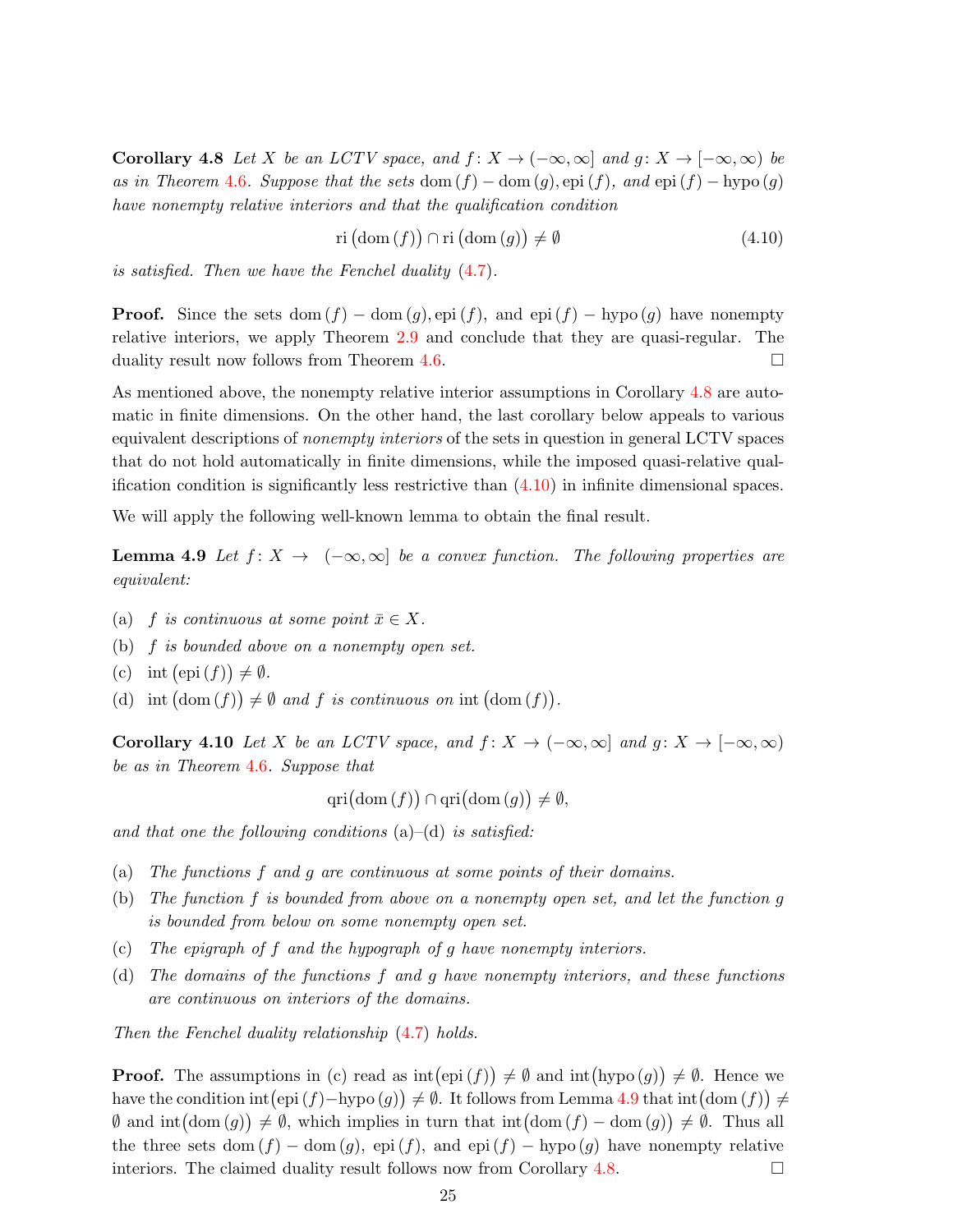#### <span id="page-26-0"></span>References

- <span id="page-26-1"></span>[1] M.S. Bazaraa, H.D. Sherali and C.M. Shetty, Nonlinear Programming: Theory and Algorithms, Wiley, New York, 2006,
- <span id="page-26-15"></span>[2] H. H. Bauschke and P. L. Combettes, Convex Analysis and Monotone Operator Theory in Hilbert Spaces, Springer, New York, 2011.
- <span id="page-26-13"></span>[3] J. F. Bonnans and A. Shapiro, Perturbation Analysis of Optimization Problems, Springer-Verlag, New York, 2000.
- <span id="page-26-2"></span>[4] J. M. Borwein and R. Goebel, Notions of relative interior in Banach spaces, J. Math. Sci. 115 (2003), 2542–2553.
- <span id="page-26-3"></span>[5] J. M. Borwein, and A. S. Lewis, Partially finite convex programming, Part I: quasi-relative interiors and duality theory, Math. Program. 57 (1992), 15–48.
- <span id="page-26-4"></span>[6] J. M. Borwein and A. S. Lewis, Convex Analysis and Nonlinear Optimization, 2nd edition, Springer, New York, 2006.
- <span id="page-26-5"></span>[7] R. I. Bot¸, E. R. Csecnet and G. Wanka, Regularity condition via quasi-relative interior in convex programming, SIAM J. Optim. 19 (2008), 217–233.
- <span id="page-26-6"></span>[8] R. I. Bot, E. R. Csecnek and A. Modovan, Revisiting some duality theorems via the quasirelative interior in convex optimization, J. Optim. Theory Appl. 139 (2008), 67-84.
- <span id="page-26-7"></span>[9] R. I. Bot¸, Conjugate Duality in Convex Optimization, Springer-Verlag Berlin Heidelberg, 2010.
- [10] R. I. Bot¸ and E. R. Csecnek, Regularity conditions via generalized interiority notions in convex optimization: New achievements and their relation to some classical statements, Optimization. 61 (2012), 35-65.
- <span id="page-26-12"></span><span id="page-26-8"></span>[11] H. Brezis, Functional Analysis, Sobolev Spaces and Partial Differential Equations, Springer, New York, 2011.
- [12] D.V. Cuong, B.S. Mordokhovich, N.M. Nam, Quasi-relative interiors for graphs of convex setvalued mappings,  $Optim$ . Lett. **15** (2021), 933-952.
- <span id="page-26-10"></span><span id="page-26-9"></span>[13] P. Daniele, S. Giuffré, General infinite dimensional duality and applications to evolutionary network equilibrium problems, Optim. Lett. 1 (2019), 227-243.
- [14] M. Durea, J. Dutta and C. Tammer, Lagrange multipliers and ε-Pareto solutions in vector optimization with nonsolid cones in Banach spaces, J. Optim. Theory Appl.  $145$  (2010), 196– 211.
- <span id="page-26-14"></span>[15] F. Flores-Bazan, G. Mastroeni, Strong duality in cone constrained nonconvex optimization, SIAM J. Optim. 23 (2013), 153–169.
- [16] F. Giannessi, Constrained Optimization and Image Space Analysis, I: Separation of Sets and Optimality Conditions, Springer, Berlin, 2005.
- [17] M. S. Gowda and M. Teboulle, A comparison of constraint qualifications in infinite-dimensional convex programming, SIAM J. Control Optimization. 28 (1990) 925-935
- <span id="page-26-11"></span>[18] A. Grad, Quasi-relative interior-type constraint qualifications ensuring strong Lagrange duality for optimization problems with cone and affine constraints,  $J.$  Math. Anal. Appl. 351 (2010), 86-95.